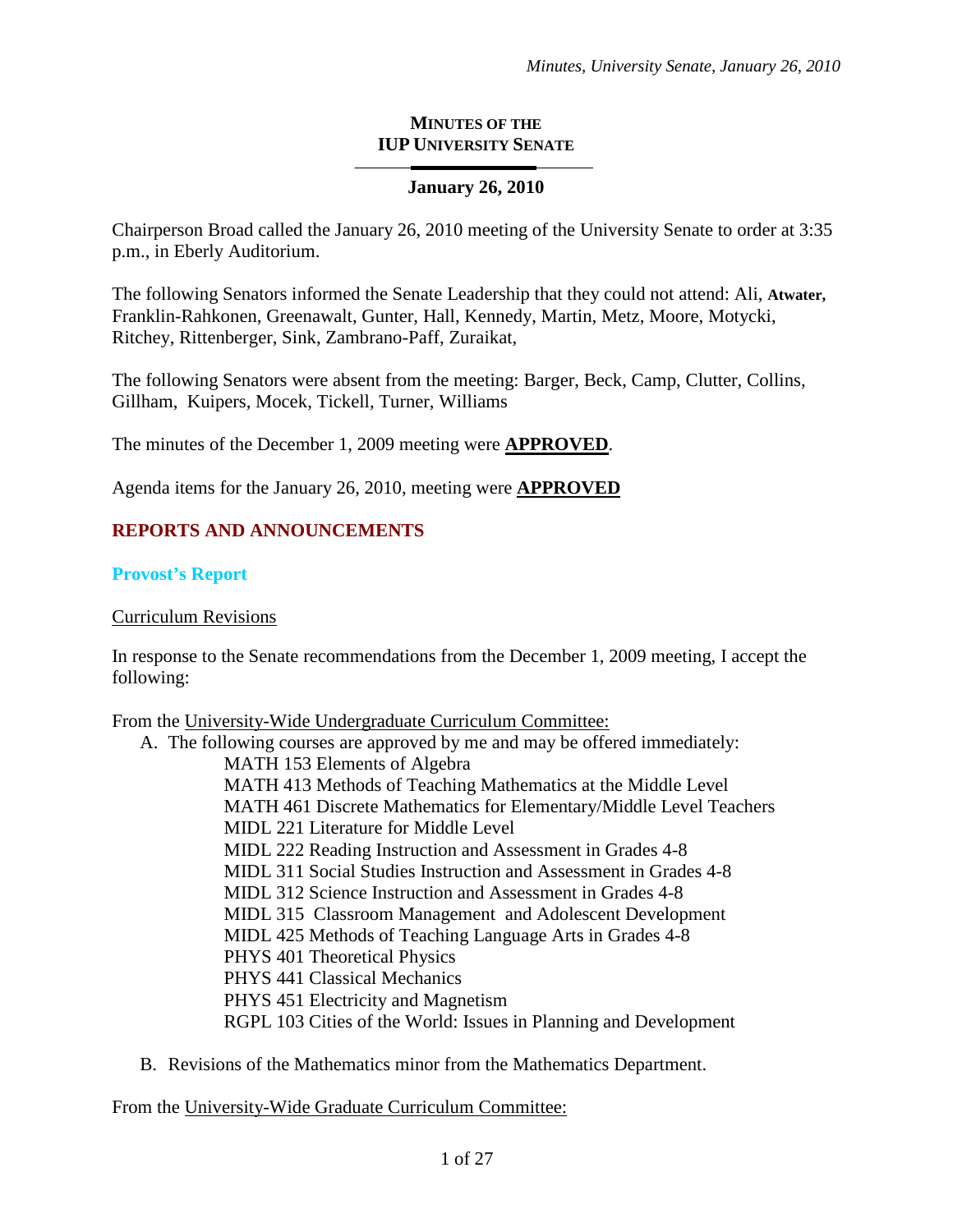A. New program - Master of Science in Biology-Accelerated Track from the College of Natural Sciences and Mathematics

## Welcoming remarks

I am pleased to welcome all of you back for the spring 2010 semester. I trust that everyone has had a relaxing and enjoyable holiday break and are ready for another busy semester educating our students. This semester this body will be taking up the various criteria for determining the eligibility of courses for the various categories of the revised liberal studies core curriculum that we will begin implementing in fall 2011. This is an important matter as we prepare for our next Middle States reaccreditation.

As we continue to deal with our financial challenges, Academic Affairs will move forward on developing a viable financial plan that preserves academic quality and our core academic mission. In concert with this we must press forward in creating a strong academic strategic plan to clarify our academic priorities and core values that will help guide us in our decision making. There is little doubt that the next couple of years will not only prove difficult and financially challenging for all of public higher education as federal stimulus funds disappear, but, in particular, for IUP it may well determine what IUP will be like five, ten or even twenty years from now. We must seize this moment in our institution's history if we are to insure that future generations of IUP students will be provided a quality education. This will not be easy and will require the collective will of the entire campus community, working together.

#### Announcements

- 1. Visit by Vice Chancellor Jim Moran
	- Jim Moran, Vice Chancellor for Academic and Student Affairs, will be visiting IUP on Feb 3. The purpose of his visit is to discuss with faculty and administrators the process PASSHE is engaged in for reviewing all low enrolled academic programs at the 14 universities in the system. In particular, he will be here to answer questions and provide clarifications on what is needed from those academic departments that will be submitting plans by April  $27<sup>th</sup>$  for saving any of those low enrolled programs from elimination. I encourage faculty and administrators to attend an open meeting with Dr. Moran on the  $3<sup>rd</sup>$  in this auditorium from 9;30 to 11:30 am.
- 2. Administrative changes at the Research Institute
	- I wish to report that there has been a major administrative change at the IUP Research Institute. Recently, Dr. Philip Myers resigned his position as the Executive Director of the RI in order to pursue other professional opportunities. Mark Berzansky, the Chief Operating Officer of the RI, will maintain the day-to-day operations of the Research Institute until a new Executive Director is appointed. The University and the Research Institute Board of Directors are engaged in discussions on the future relationship of IUP and the RI and how best can we advance the research mission of the university.
- 3. Update on Strategic Planning February 5: SC meeting. Discuss process and structure of full strategic plan report, in preparation for February 19 meeting.

Feb 19 All-Day SC meeting: – Actual work of combining and compiling. Fix date for town hall meeting.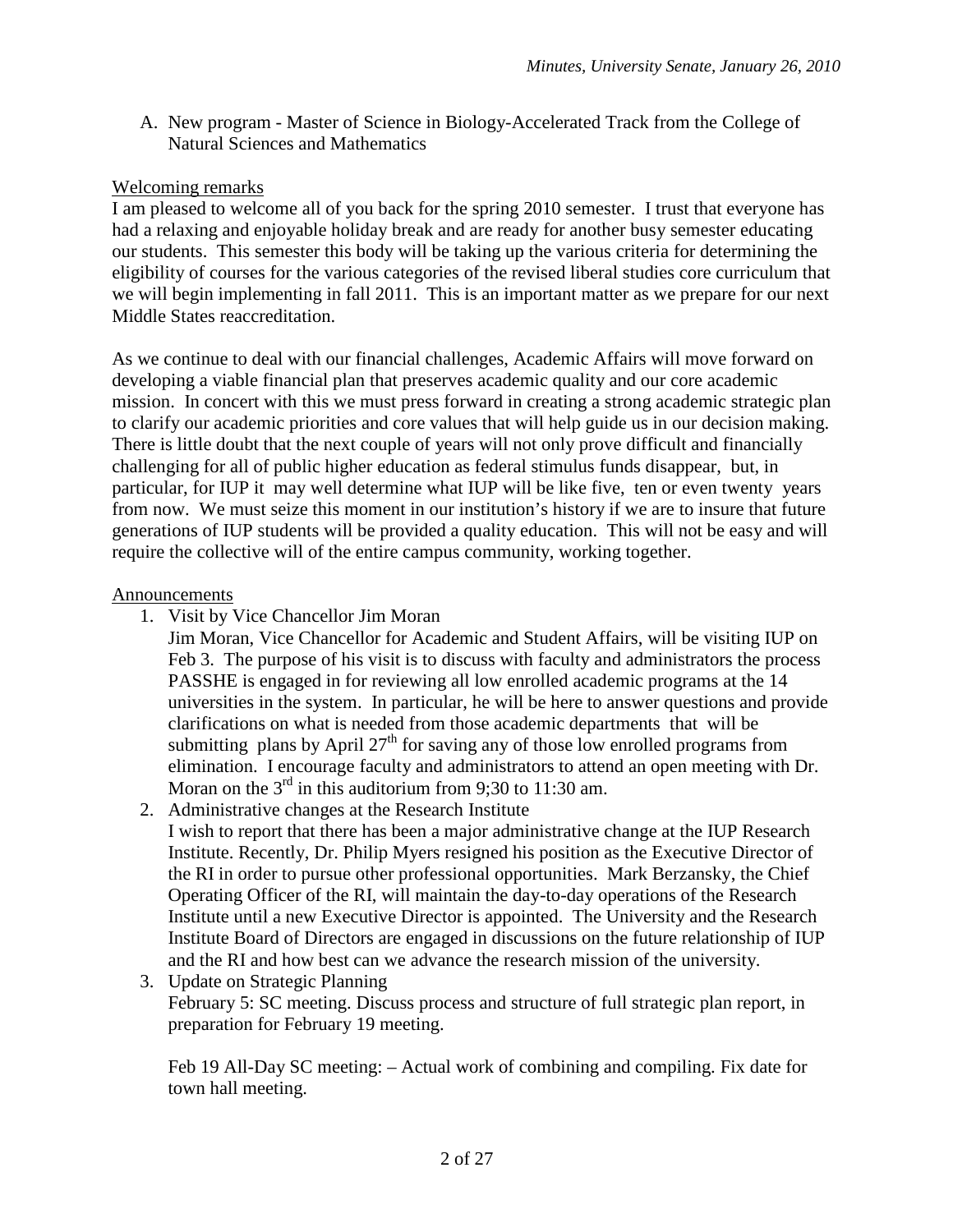March 17-19: Town hall meeting(s)

- 4. Library Dean Search The search is moving forward and the search committee will be holding its initial meeting shortly.
- 5. Winter Session 2009 (2008) Head Count: Undergraduate: 1313 (914), +44% Graduate: 25 (21), -16% Credit Hrs: 3,866 (2747), +41%
- 6. Long-Range Campus Facilities Master Planning

Last November the university began development of a comprehensive long-range facilities campus master plan designed to link the university's strategic plan to the longrange physical development of the campus. JJR of Ann Arbor, Michigan is serving as a consultant and they were on campus in December to meet with IUP members and they will be returning Feb. 3-5 to hold several meetings open to the university community, including a special meeting with the faculty at 3:30 to 5 pm on Feb. 3 and a meeting open to the entire IUP community on Feb. 4, 10:30 to 12:30 pm.

7. Recent Faculty Grant awards

Daniel Lee (Criminology) and George Bieger (Professional Studies in Education were awarded \$1,100,000 from the U.S. Department of Justice in support of the Correctional Education Clearinghouse and Education Program.

Hank Knerr's (Fine Arts) grant titled Arts in Education Partnership was awarded \$45,000 from the Pennsylvania Council on the Arts.

With a grant from the Oil Region Alliance of Business, Industry, and Tourism in the amount of \$21,999, Benjamin Ford (Anthropology) will conduct a survey of historic resources in northeast Venango County.

Jeffery Larkin (Biology) received from the Commonwealth of PA, Department of Conservation and Natural Resources, \$41,491.00 for his grant titled "Golden Winged Warbler Response to Habitat Manipulation in North Central PA".

Timothy Runge (Educational and School Psychology) was awarded \$23,000.00 from the Intermediate Unit I, Fayette-Green-Washington Counties for his proposal "Statewide Evaluation of the Pennsylvania School-Wide Positive Behavior Support Initiative

#### **Chairperson's Report**

Welcome back for another semester. Given the crisis mode of the University and the State System, this should be an interesting few months.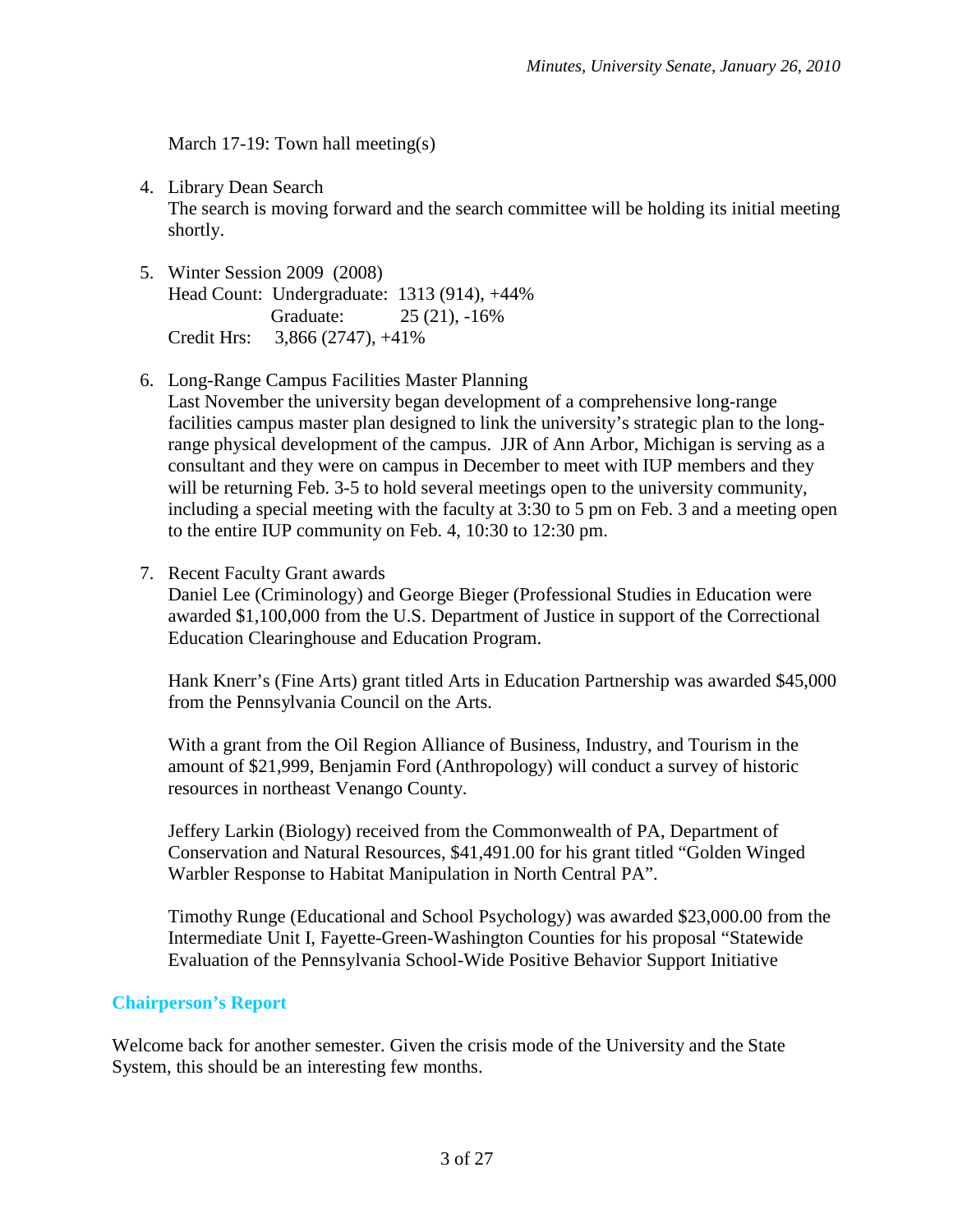First, on behalf of the Senate, I would like to make clear for the record that we are pleased that Dr. Atwater – Senator Atwater – appears to be recovering so well from his recent surgery. We look forward to having him back at our next meeting.

As a body, we are going to be faced with some real challenges this semester. On today's agenda are the first of the new Liberal Studies criteria. I trust everyone has read them carefully and considered them thoroughly. All academic departments are going to be involved very soon in restructuring parts of their curricula on the basis of whichever set of these criteria applies to them.

At the same time we are faced with the potential effects of what the bean counters in Harrisburg are up to. So far, what we have been told makes no sense either academically or economically, but that has never stopped people who are removed from what the universities do from promulgating their own agenda in the past, and it probably won't now. Any decisions that are imposed on the university will have a profound effect on our curriculum, and that means that the Senate is going to have to be involved directly in attempting to minimize the damage.

Recently you received a copy of the proposed Research Misconduct Policy. This is something that has grown out of lengthy discussions, including at meet-and-discuss. It is now on the agenda of several Senate committees, and it will be coming to us for action, probably at our next meeting. I encourage all Senators to study the policy thoroughly so that the discussion may be well-informed and so that we don't have to begin the discussion from scratch.

I have always felt that the Senate represents the soul of the University, drawing on the perspectives of all sectors of our community. I am confident that we will weather the current storms and end up with an even better institution.

#### **University-Wide Undergraduate Curriculum Committee (Senator Sechrist)**

#### **FOR INFORMATION:**

The following courses were approved by UWUCC to be offered as distance education courses:

ECON 101 Basic Economics.

#### **FOR ACTION: APPROVED**

#### **1 Liberal Studies Committee**

Approved RGPL/GEOG 103 Cities of the World: Issues in Planning and Development as a Liberal Studies Non-Western course and a Social Science course.

Approved William Donner as a Type 1 (professor commitment) writing intensive instructor.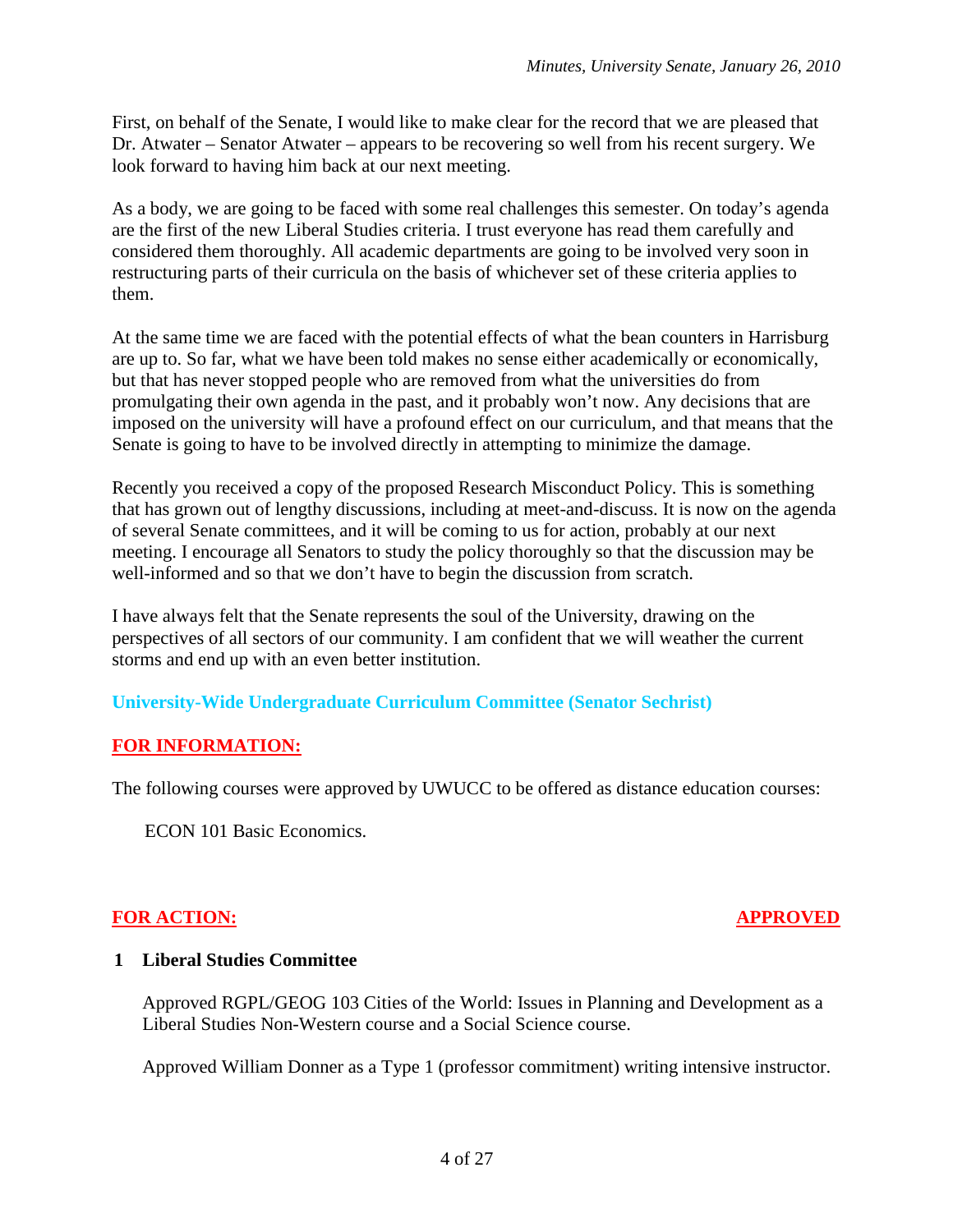Approved the Liberal Studies portion of the BS in Physics, BA in Physics, and BS in Applied Physics.

#### 2 **Department of Chemistry—Catalog Description Change APPROVED**

#### **Current Catalog Description:**

#### **CHEM 441 Advanced Physical Chemistry 3c-0l-3cr Prerequisite or Corequisite:** CHEM 342

A study of fundamental ideas of quantum and statistical mechanics, molecular structure, and other topics of current interest.

#### **Proposed Catalog Description:**

### **CHEM 441 Advanced Physical Chemistry 3c-0l-3cr**

**Prerequisite or Corequisite:** CHEM 342

An introduction to spectroscopy and molecular structure.

**Rationale:** The proposed change to the catalog description will make the undergraduate catalog description match the corresponding but pithier graduate catalog description of the dual listed course, CHEM 540 (which is undergoing a request to the Graduate Committee for a number change to CHEM 541). It does not constitute a change in course content.

#### **3 Department of Technology Support and Training—Course Revision and Course Number Change**

#### **APPROVED**

**Current Catalog Description:**

**BTST 311 Training Methods in Business and Information Technology Support 3c-01-3cr**

#### **Prerequisites:** PSYC 101, junior standing

Includes the application of theories of adult learning to planning, delivering, and evaluating training for education and information technology. Major emphasis is on the planning of instruction. Topics include needs assessment, live and mediated instruction, classroom management, evaluation and follow-up methods, and evaluation of training strategies.

#### **Proposed Catalog Description:**

#### **BTST 442 Training Methods in Business and Information Technology Support**

**3c-01-3cr**

**Prerequisites:** PSYC 101, junior standing

Includes the application of theories of adult learning to planning, delivering, and evaluating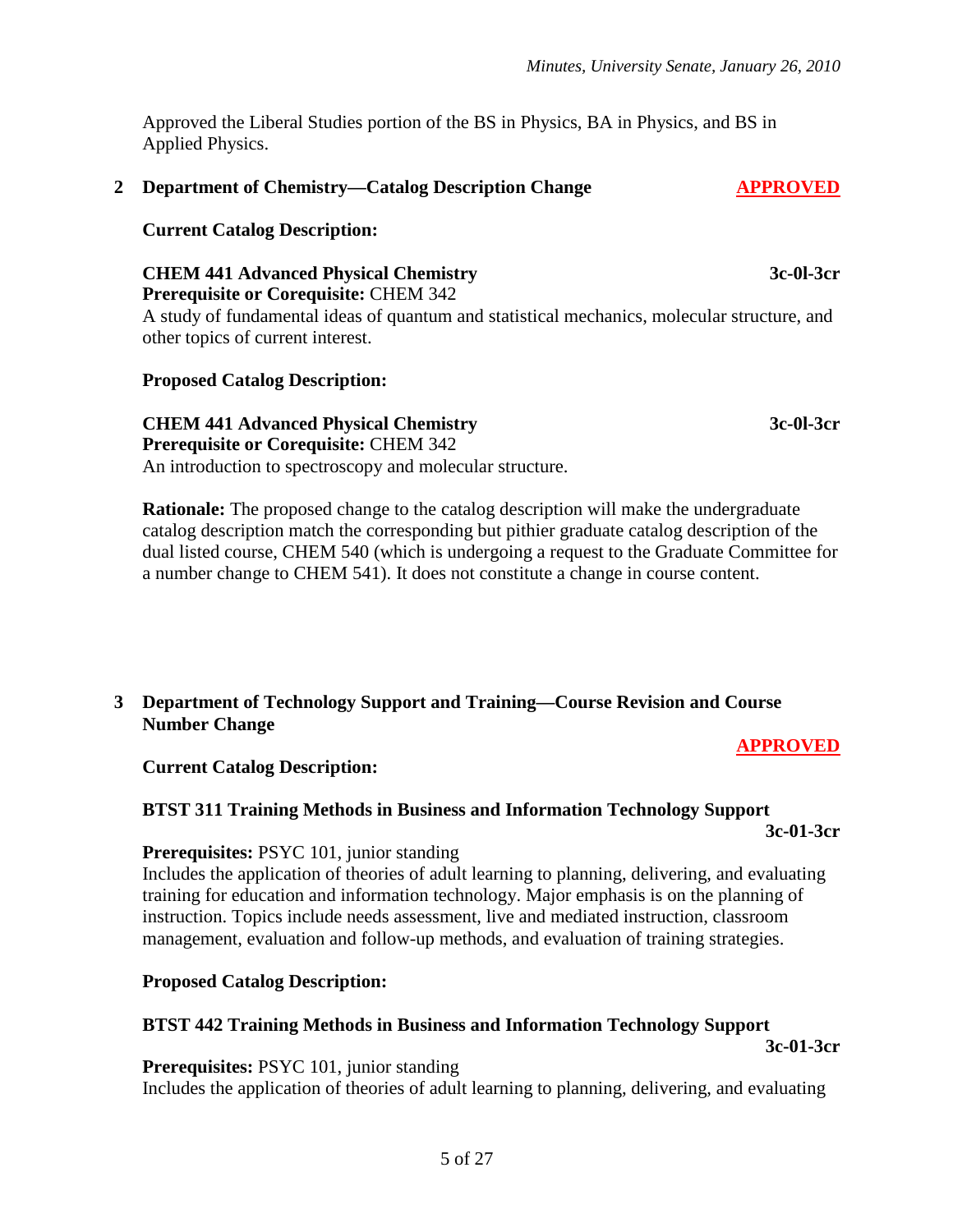training for education and information technology. Major emphasis is on the planning of instruction. Topics include needs assessment, live and mediated instruction, classroom management, evaluation and follow-up methods, and evaluation of training strategies.

**Rationale:** Graduate students in the program specializing in workforce development requested more courses in the area of training and development in business and information technology. By making this a dual level course it will meet the needs of undergraduates and graduates. The course number change is to accommodate the graduate version of the course.

#### **4 Department of Physics—Catalog Description Changes, Course Revision and Program Revisions**

**a Course Revision, Course Number Change, and Catalog Description Change**

#### **Current Catalog Description:**

#### **PHYS 473 Quantum Mechanics I 4c-01-4cr**

**Prerequisites:** PHYS 222 and 331

Quantum mechanics following methods of Schrodinger and Heisenberg; the theory is applied to properties of harmonic oscillator, hydrogen atom, electron in a magnetic field, and radioactive decay of alpha particles.

#### **Proposed Catalog Description:**

#### **PHYS 461 Quantum Mechanics I 3c-01-3cr**

**Prerequisites:** PHYS 331 and MATH 241

Quantum mechanics following methods of Schrodinger and Heisenberg; application to harmonic oscillator; three dimensional Schrodinger equation; hydrogen atom; electron in a magnetic field – normal and anomalous Zeeman effect; spin.

**Rationale:** As part of the revision in the Physics program all major courses will be kept at 3 credits – to facilitate scheduling and timely graduation of students. Many courses will be offered in alternate years following a course sequence sheet that makes class size large enough for the size of our program. The number is being changed so that it matches the graduate number of the course and the catalog description and syllabus have been updated.

#### **b Catalog Description Changes:**

**PHYS 131 Physics I-C Lecture 3c-0l-3cr Prerequisite:** MATH 121, 123, or 127, at least concurrently

A calculus-based course in general college physics; topics covered are similar to those covered in Physics 111 but are treated in more depth through the use of calculus.

**Current Catalog Descriptions: Proposed Catalog Descriptions:**

**PHYS 131 Physics I-C Lecture 3c-0l-3cr Prerequisite:** MATH 121 or 125, at least concurrently A calculus-based course in general college physics; topics covered are similar to those covered in Physics 111 but are treated in more depth through the use of calculus.

**APPROVED**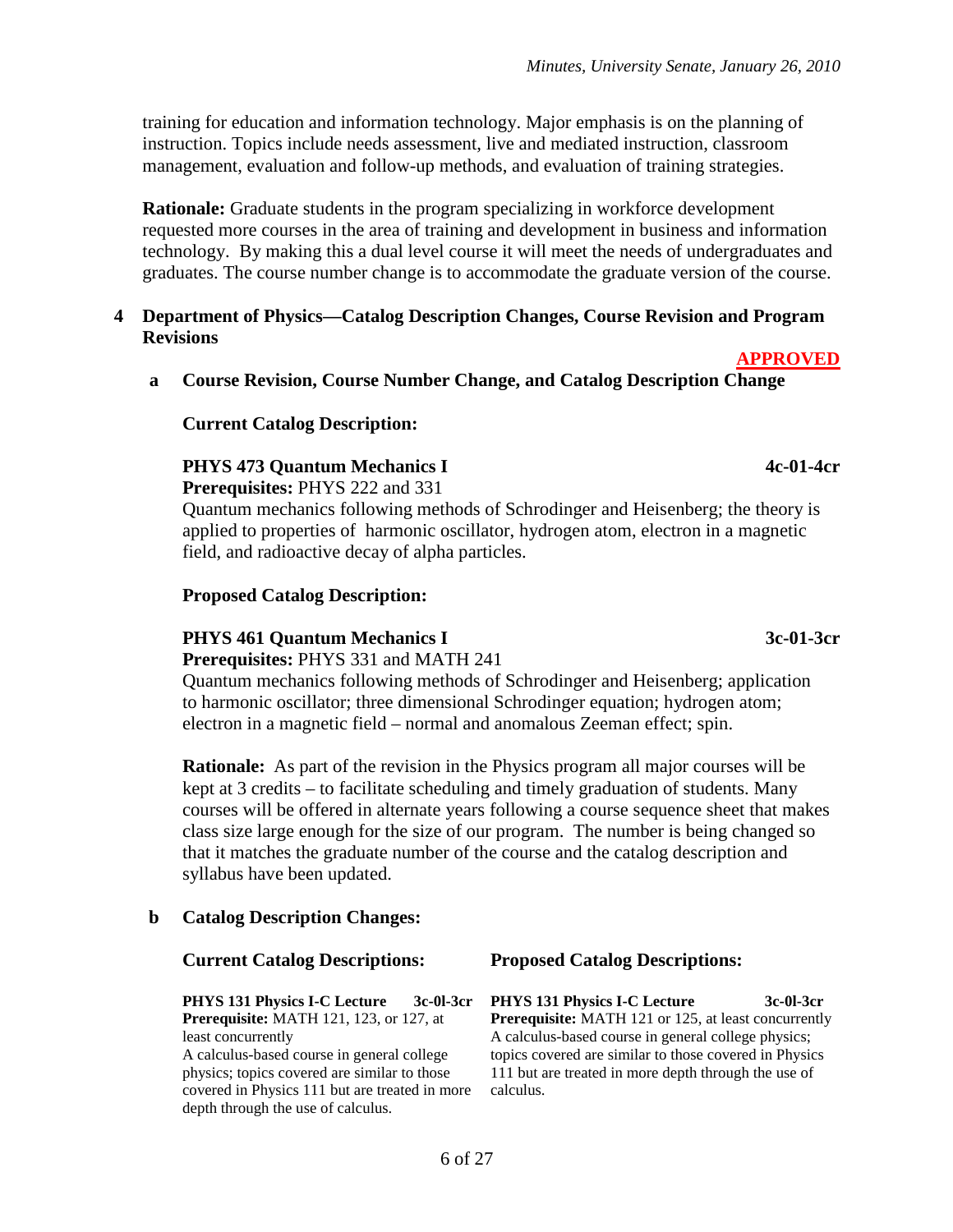**PHYS 132 Physics II-C Lecture 3c-0l-3cr Prerequisite:** MATH 122, 124, or 128, at least concurrently

A continuation of Physics I-C; topics covered are similar to those covered in Physics II but are treated in more depth through the use of the calculus.

**PHYS 222 Mechanics I Prerequisites:** PHYS 112 or 116 or 132; MATH 122 or 124

Covers the basic laws and concepts of the mechanical universe. The dynamics of a particle in one, two, and three dimensions are covered. Central forces, including planetary and satellite motion, are discussed and analyzed in detail using Newton's gravitational law. Other topics covered are statics, multiple particle system dynamics, mechanical energy, and oscillations.

#### **PHYS 231 Electronics 3c-3l-4cr**

**Prerequisites:** MATH 122, 124, or 128; PHYS 112 or 132

Circuit theory, transients, transistor circuits, frequency response, input and output impedance, feedback and electronic noise. Operational amplifiers and digital electronics.

**PHYS 331 Modern Physics 3c-0l-3cr Prerequisite:** PHYS 112 or 116 or 132; MATH 122 or 124

The history of modern physics is covered. Particle and wave properties of matter are explored using the ideas of quantum mechanics. Systems examined using the ideas of quantum and classical mechanics are atomic structure, solid state, and nuclear physics. The special theory of relativity will also be covered. Some of the problems are solved using computers.

#### **PHYS 342 Thermal and Statistical Physics 3c-0l-3cr**

**Prerequisites:** MATH 122, 124, or 128; PHYS 112 or 132

Thermometry, laws of thermodynamics, lowtemperature physics, entropy, properties of ideal gas, and an introduction to statistical mechanics.

**PHYS 132 Physics II-C Lecture 3c-0l-3cr Prerequisite:** MATH 122, or 126, at least concurrently A continuation of Physics I-C; topics covered are similar to those covered in Physics II but are treated in more depth through the use of the calculus.

#### **PHYS 222 Mechanics I 2c-0l-2cr Prerequisites:** PHYS 112 or 116 or 132; MATH 122 or 126

Covers the basic laws and concepts of the mechanical universe. The dynamics of a particle in one, two, and three dimensions are covered. Central forces, including planetary and satellite motion, are discussed and analyzed in detail using Newton's gravitational law. Other topics covered are statics, multiple particle system dynamics, mechanical energy, and oscillations.

# **PHYS 231 Electronics 3c-3l-4cr Prerequisites:** MATH 122 or 126; PHYS 112 or 132 Circuit theory, transients, transistor circuits, frequency

response, input and output impedance, feedback and electronic noise. Operational amplifiers and digital electronics.

#### **PHYS 331 Modern Physics 3c-0l-3cr Prerequisite:** PHYS 112 or 116 or 132; MATH 122 or 126

The history of modern physics is covered. Particle and wave properties of matter are explored using the ideas of quantum mechanics. Systems examined using the ideas of quantum and classical mechanics are atomic structure, solid state, and nuclear physics. The special theory of relativity will also be covered. Some of the problems are solved using computers.

#### **PHYS 342 Thermal and Statistical Physics**

**3c-0l-3cr**

**Prerequisites:** MATH 122 or 126; PHYS 112 or 132 Thermometry, laws of thermodynamics, lowtemperature physics, entropy, properties of ideal gas, and an introduction to statistical mechanics.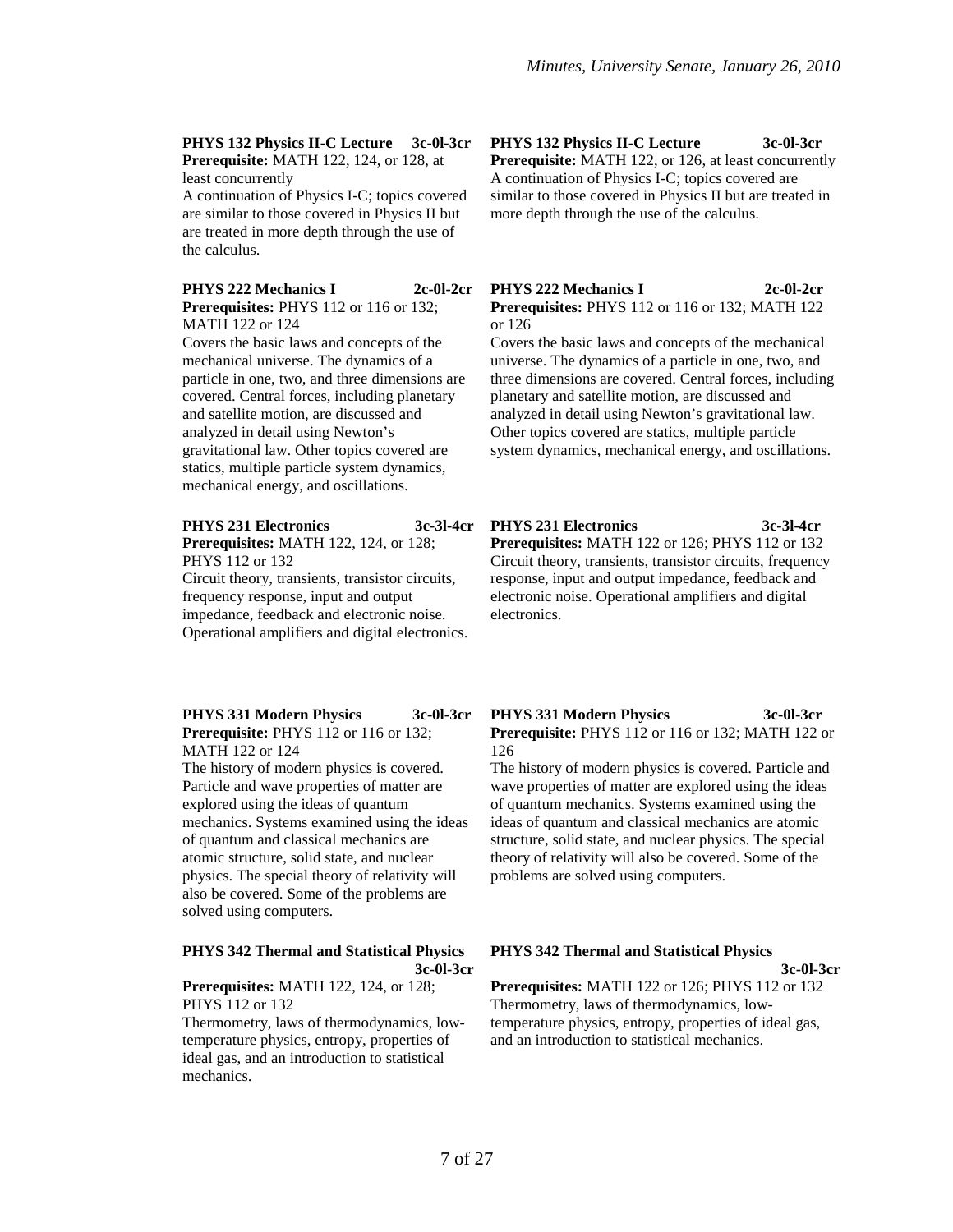| PHYS 345 Optics                              | $3c-0l-$ | PHYS 345 Optics                                      | 3c-01-3cr |
|----------------------------------------------|----------|------------------------------------------------------|-----------|
| 3cr                                          |          | Prerequisites: MATH 122 or 126; PHYS 112 or 132      |           |
| <b>Prerequisites:</b> MATH 122, 124, or 128; |          | Geometrical optics and physical optics; including    |           |
| PHYS 112 or 132                              |          | interference, diffraction, and polarization. Quantum |           |
| Geometrical optics and physical optics;      |          | optics is introduced.                                |           |
| including interference, diffraction, and     |          |                                                      |           |
| polarization. Quantum optics is introduced.  |          |                                                      |           |

**Rationale:** The Mathematics Department has changed the calculus sequence. MATH 125, 126, 225 replaced the former calculus sequence MATH 123, 124. Calculus is a foundational course and hence a prerequisite for many of our courses. This means we need to change the prerequisites on many of our courses. In the transition years, overrides will be given for students who meet the old prerequisites.

#### **c Program Revisions:**

(advanced)

|                                                                                               | <b>Current Program:</b>                                                   |            | <b>Proposed Program:</b> | <b>APPROVED</b>                                                                                  |                                                                           |            |           |  |  |
|-----------------------------------------------------------------------------------------------|---------------------------------------------------------------------------|------------|--------------------------|--------------------------------------------------------------------------------------------------|---------------------------------------------------------------------------|------------|-----------|--|--|
|                                                                                               | <b>Bachelor of Arts–Physics</b>                                           |            |                          | <b>Bachelor of Arts - Physics</b>                                                                |                                                                           |            |           |  |  |
| Liberal Studies: As outlined in Liberal Studies<br>section with the following specifications: |                                                                           |            | 50                       | Liberal Studies: As outlined in Liberal<br>Studies section with the following<br>specifications: |                                                                           |            |           |  |  |
|                                                                                               | <b>Mathematics: MATH 123</b><br>Natural Science: PHYS 131-141 and 132-142 |            |                          |                                                                                                  | <b>Mathematics: MATH 125</b><br>Natural Science: PHYS 131-141 and 132-142 |            |           |  |  |
|                                                                                               | Liberal Studies Electives: 4cr, MATH 124, no courses with                 |            |                          |                                                                                                  | Liberal Studies Electives: 3cr, MATH 126, no courses with                 |            |           |  |  |
| PHYS prefix                                                                                   |                                                                           |            |                          | PHYS prefix                                                                                      |                                                                           |            |           |  |  |
| Major:                                                                                        |                                                                           |            |                          | Major:                                                                                           |                                                                           |            |           |  |  |
| <b>Required Courses:</b>                                                                      |                                                                           |            | 28                       | <b>Required Courses:</b>                                                                         |                                                                           |            | 25        |  |  |
| <b>PHYS 131</b>                                                                               | Physics I-C Lecture                                                       | *cr $(1)$  |                          | <b>PHYS 131</b>                                                                                  | Physics I-C Lecture                                                       | * $cr(1)$  |           |  |  |
| <b>PHYS 132</b>                                                                               | Physics II-C Lecture                                                      | * $cr(1)$  |                          | <b>PHYS 132</b>                                                                                  | Physics II-C Lecture                                                      | * $cr(1)$  |           |  |  |
| <b>PHYS 141</b>                                                                               | Physics I-C Lab                                                           | * $cr(1)$  |                          | <b>PHYS 141</b>                                                                                  | Physics I-C Lab                                                           | * $cr(1)$  |           |  |  |
| <b>PHYS 142</b>                                                                               | Physics II-C Lab                                                          | * $cr(1)$  |                          | <b>PHYS 142</b>                                                                                  | Physics II-C Lab                                                          | * $cr(1)$  |           |  |  |
| <b>PHYS 222</b><br><b>PHYS 223</b>                                                            | Mechanics I<br>Mechanics II                                               | 2cr<br>2cr |                          | <b>PHYS 231</b><br><b>PHYS 331</b>                                                               | Electronics<br><b>Modern Physics</b>                                      | 4cr<br>3cr |           |  |  |
| <b>PHYS 231</b>                                                                               | Electronics                                                               | 4cr        |                          | <b>PHYS 350</b>                                                                                  | Intermediate Experimental Physics I                                       | 3cr        |           |  |  |
| <b>PHYS 322</b>                                                                               | Electricity and Magnetism I                                               | 2cr        |                          | <b>PHYS 441</b>                                                                                  | <b>Classical Mechanics</b>                                                | 3cr        |           |  |  |
| <b>PHYS 323</b>                                                                               | Electricity and Magnetism II                                              | 2cr        |                          | <b>PHYS 451</b>                                                                                  | <b>Electricity and Magnetism</b>                                          | 3cr        |           |  |  |
| <b>PHYS 331</b>                                                                               | <b>Modern Physics</b>                                                     | 3cr        |                          | <b>PHYS 461</b>                                                                                  | <b>Ouantum Mechanics I</b>                                                | 3cr        |           |  |  |
| <b>PHYS 350</b>                                                                               | Intermediate Experimental Physics I                                       | 3cr        |                          | <b>Controlled Electives:</b>                                                                     |                                                                           |            |           |  |  |
| <b>PHYS 351</b>                                                                               | Intermediate Experimental Physics II                                      | 3cr        |                          |                                                                                                  | Two additional PHYS majors courses                                        | 6cr        |           |  |  |
| <b>PHYS 473</b>                                                                               | <b>Ouantum Mechanics I</b>                                                | 4cr        |                          |                                                                                                  |                                                                           |            |           |  |  |
| <b>Controlled Electives:</b>                                                                  |                                                                           |            |                          | <b>Other Requirements:</b>                                                                       |                                                                           |            | $25 - 31$ |  |  |
|                                                                                               | One additional PHYS majors course                                         | 3cr        |                          |                                                                                                  | Additional Mathematics and Computer Science:                              |            |           |  |  |
| <b>Other Requirements:</b>                                                                    | Additional Mathematics and Computer Science:                              |            | $22 - 28$                | <b>COSC 110</b>                                                                                  | Problem Solving and Structured<br>Programming                             | 3cr        |           |  |  |
| <b>COSC 110</b>                                                                               | Problem Solving and Structured<br>Programming                             | 3cr        |                          | <b>MATH 225</b>                                                                                  | Calculus III                                                              | 3cr        |           |  |  |
| MATH 241                                                                                      | <b>Differential Equations</b>                                             | 3cr        |                          | <b>MATH 241</b>                                                                                  | Differential Equations                                                    | 3cr        |           |  |  |
|                                                                                               | MATH 342 Advanced Mathematics for<br>Applications                         | 4cr        |                          | <b>MATH 342</b>                                                                                  | <b>Advanced Mathematics for</b><br>Applications                           | 4cr        |           |  |  |
|                                                                                               | Additional Natural Science Sequence                                       | 6cr        |                          |                                                                                                  | Additional Natural Science Sequence                                       | 6cr        |           |  |  |
|                                                                                               | Additional Social or Natural Science Sequence                             | 6cr        |                          |                                                                                                  | Additional Social or Natural Science Sequence                             | 6cr        |           |  |  |

Foreign Language Intermediate Level (2, 3) 0-6cr Foreign Language Intermediate Level (2,3) 0-6cr

(advanced)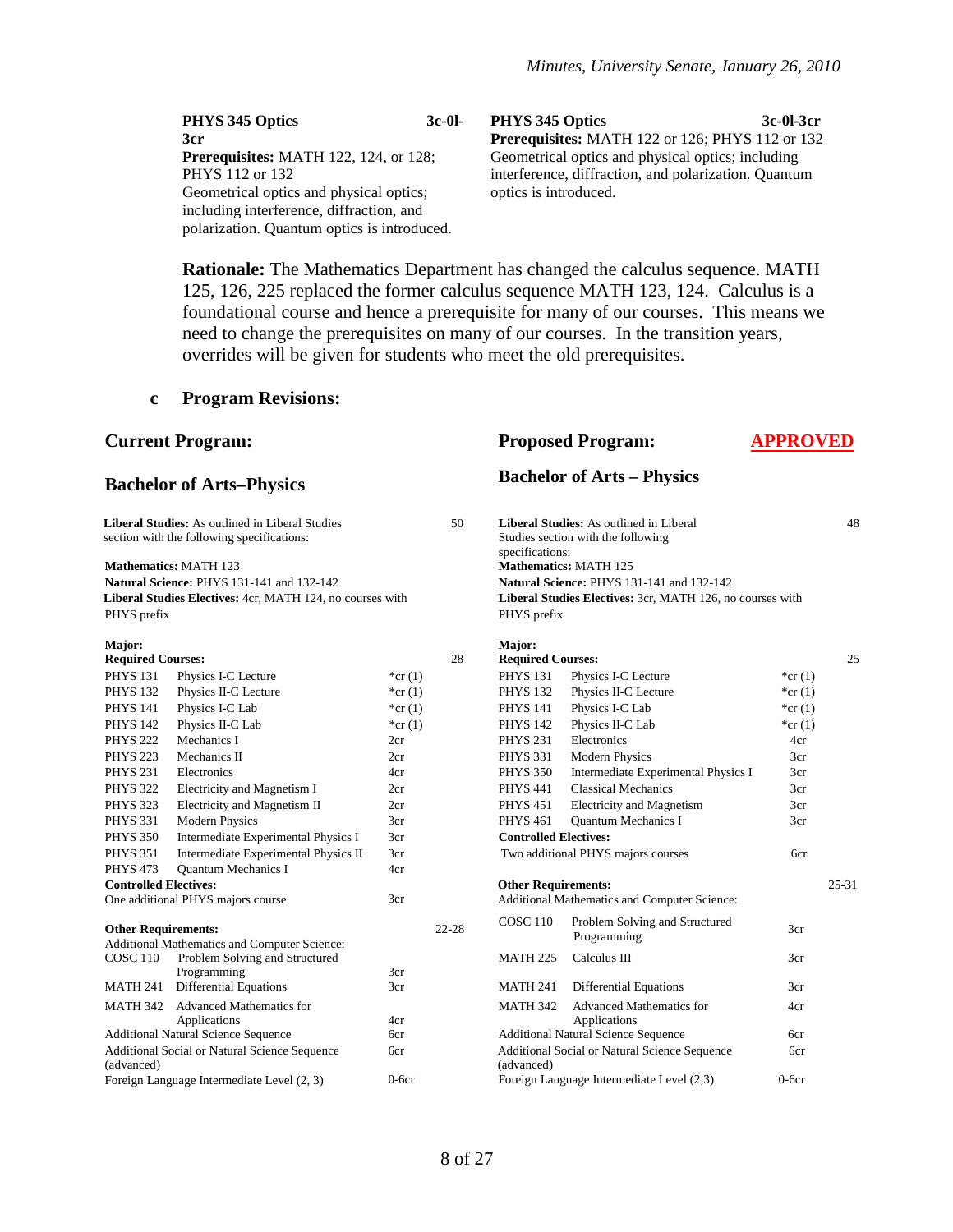| <b>Free Electives:</b>            | 14-20 |
|-----------------------------------|-------|
| <b>Total Degree Requirements:</b> | 120   |

- (1) Credits are counted in the Liberal Studies Natural Science requirement.
- (2) Intermediate-level Foreign Language may be included in Liberal Studies electives.
- (3) 6cr of computer language may substitute for the foreign language requirement: COSC 110 and 210 or higher-level computer science courses (COSC 250 recommended), with department permission.

#### **Current Program:**

#### **Bachelor of Science –Physics**

| PH Y S 251                   | <b>Electronics</b>                             | 4cr         |           | PH Y S 342                   | I nermal and Statistical Physics               | scr     |
|------------------------------|------------------------------------------------|-------------|-----------|------------------------------|------------------------------------------------|---------|
| <b>PHYS 322</b>              | Electricity and Magnetism I                    | 2cr         |           | <b>PHYS 345</b>              | Optics                                         | 3cr     |
| <b>PHYS 323</b>              | Electricity and Magnetism II                   | 2cr         |           | <b>PHYS 350</b>              | Intermediate Experimental Physics I            | 3cr     |
| <b>PHYS 331</b>              | <b>Modern Physics</b>                          | 3cr         |           | <b>PHYS 401</b>              | <b>Theoretical Physics</b>                     | 3cr     |
| <b>PHYS 342</b>              | Thermal and Statistical Physics                | 3cr         |           | <b>PHYS 441</b>              | <b>Classical Mechanics</b>                     | 3cr     |
| <b>PHYS 345</b>              | Optics                                         | 3cr         |           | <b>PHYS 451</b>              | <b>Electricity and Magnetism</b>               | 3cr     |
| <b>PHYS 350</b>              | Intermediate Experimental Physics I            | 3cr         |           | <b>PHYS 461</b>              | <b>Ouantum Mechanics I</b>                     | 3cr     |
| <b>PHYS 351</b>              | Intermediate Experimental Physics II           | 3cr         |           | <b>Controlled Electives:</b> |                                                |         |
| <b>PHYS 473</b>              | Quantum Mechanics I                            | 4cr         |           |                              | One course from the following: PHYS 472 or 490 | 3cr     |
| <b>Controlled Electives:</b> |                                                |             |           |                              | One additional PHYS majors course              | 3cr     |
|                              | One course from the following: PHYS 472 or 490 | 3cr         |           |                              |                                                |         |
|                              | One additional PHYS majors course              | 3cr         |           | <b>Other Requirements:</b>   |                                                |         |
|                              |                                                |             |           | COSC <sub>110</sub>          | Problem Solving and Structural                 | 3cr     |
| <b>Other Requirements:</b>   |                                                |             | 13-19     |                              | Programming                                    |         |
| <b>COSC 110</b>              | Problem Solving and Structured                 | 3cr         |           | <b>MATH 241</b>              | Differential Equations                         | 3cr     |
| MATH 241                     | Programming                                    | 3cr         |           | <b>MATH 225</b>              | Calculus III                                   | 3cr     |
|                              | Differential Equations                         |             |           |                              |                                                |         |
| MATH 342                     | <b>Advanced Mathematics for Applications</b>   | 4cr         |           | MATH 342                     | <b>Advanced Math for Applications</b>          | 3cr     |
|                              | One course from the following:                 | 3cr         |           |                              | One course from the following:                 | 3cr     |
|                              | COSC 250, MATH 171, 363, 421, 423              |             |           |                              | COSC 250, MATH 171, 363, 421, 423              |         |
|                              | Foreign Language Intermediate Level (2, 3)     | $0$ -6 $cr$ |           |                              | Foreign Language Intermediate Level (2, 3)     | $0-6cr$ |
| <b>Free Electives:</b>       |                                                |             | $14 - 20$ | <b>Free Electives:</b>       |                                                |         |

#### **Total Degree Requirements:** 120

(1) Credits are counted in the Liberal Studies Natural Science requirement.

(2) Intermediate-level Foreign Language may be included in Liberal Studies electives.

(3) 6cr of computer language may substitute for the foreign language

| <b>Free Electives:</b>                                                         | $14 - 20$                                                                      | <b>Free Electives:</b>                                             | $16-22$ |
|--------------------------------------------------------------------------------|--------------------------------------------------------------------------------|--------------------------------------------------------------------|---------|
| <b>Total Degree Requirements:</b>                                              | 120                                                                            | <b>Total Degree Requirements:</b>                                  | 120     |
| (1) Credits are counted in the Liberal Studies Natural Science<br>requirement. | (1) Credits are counted in the Liberal Studies Natural Science<br>requirement. |                                                                    |         |
| (2) Intermediate level Foreign I enguage may be included in Liberal            |                                                                                | (2) Intermodiate lavel Foreign Language may be included in Liberal |         |

- (2) Intermediate-level Foreign Language may be included in Liberal Studies electives.
- (3) 6cr of computer language may substitute for the foreign language requirement: COSC 110 and 210 or higher-level computer science courses (COSC 250 recommended), with department permission.

#### **Proposed Program:**

#### **APPROVED**

#### **Bachelor of Science –Physics**

| Liberal Studies: As outlined in Liberal Studies section with the<br>following specifications: |                                                |           | 50    | Liberal Studies: As outlined in Liberal Studies section<br>with the following specifications: |                                                |             |         |
|-----------------------------------------------------------------------------------------------|------------------------------------------------|-----------|-------|-----------------------------------------------------------------------------------------------|------------------------------------------------|-------------|---------|
| <b>Mathematics: MATH 123</b>                                                                  |                                                |           |       |                                                                                               | <b>Mathematics: MATH 125</b>                   |             |         |
|                                                                                               | Natural Science: PHYS 131-141 and 132-142      |           |       |                                                                                               | Natural Science: PHYS 131-141 and 132-142      |             |         |
|                                                                                               | Liberal Studies Electives: 4cr, MATH 124, no   |           |       |                                                                                               | Liberal Studies Electives: 3cr, MATH 126, no   |             |         |
|                                                                                               | courses with PHYS prefix                       |           |       |                                                                                               | courses with PHYS prefix                       |             |         |
| <b>Major:</b>                                                                                 |                                                |           | 37    | Major:                                                                                        |                                                |             | 34      |
| <b>Required Courses:</b>                                                                      |                                                |           |       | <b>Required Courses:</b>                                                                      |                                                |             |         |
| <b>PHYS 131</b>                                                                               | Physics I-C Lecture                            | * $cr(1)$ |       | <b>PHYS 131</b>                                                                               | Physics I-C Lecture                            | * $cr(1)$   |         |
| <b>PHYS 132</b>                                                                               | Physics II-C Lecture                           | * $cr(1)$ |       | <b>PHYS 132</b>                                                                               | Physics II-C Lecture                           | * $cr(1)$   |         |
| <b>PHYS 141</b>                                                                               | Physics I-C Lab                                | *cr $(1)$ |       | <b>PHYS 141</b>                                                                               | Physics I-C Lab                                | * $cr(1)$   |         |
| <b>PHYS 142</b>                                                                               | Physics II-C Lab                               | * $cr(1)$ |       | <b>PHYS 142</b>                                                                               | Physics II-C Lab                               | * $cr(1)$   |         |
| <b>PHYS 222</b>                                                                               | Mechanics I                                    | 2cr       |       | <b>PHYS 231</b>                                                                               | Electronics                                    | 4cr         |         |
| <b>PHYS 223</b>                                                                               | Mechanics II                                   | 2cr       |       | <b>PHYS 331</b>                                                                               | <b>Modern Physics</b>                          | 3cr         |         |
| <b>PHYS 231</b>                                                                               | Electronics                                    | 4cr       |       | <b>PHYS 342</b>                                                                               | Thermal and Statistical Physics                | 3cr         |         |
| <b>PHYS 322</b>                                                                               | Electricity and Magnetism I                    | 2cr       |       | <b>PHYS 345</b>                                                                               | Optics                                         | 3cr         |         |
| <b>PHYS 323</b>                                                                               | Electricity and Magnetism II                   | 2cr       |       | <b>PHYS 350</b>                                                                               | Intermediate Experimental Physics I            | 3cr         |         |
| <b>PHYS 331</b>                                                                               | <b>Modern Physics</b>                          | 3cr       |       | <b>PHYS 401</b>                                                                               | <b>Theoretical Physics</b>                     | 3cr         |         |
| <b>PHYS 342</b>                                                                               | Thermal and Statistical Physics                | 3cr       |       | <b>PHYS 441</b>                                                                               | <b>Classical Mechanics</b>                     | 3cr         |         |
| <b>PHYS 345</b>                                                                               | Optics                                         | 3cr       |       | <b>PHYS 451</b>                                                                               | <b>Electricity and Magnetism</b>               | 3cr         |         |
| <b>PHYS 350</b>                                                                               | Intermediate Experimental Physics I            | 3cr       |       | <b>PHYS 461</b>                                                                               | <b>Ouantum Mechanics I</b>                     | 3cr         |         |
| PHYS 351                                                                                      | Intermediate Experimental Physics II           | 3cr       |       | <b>Controlled Electives:</b>                                                                  |                                                |             |         |
| <b>PHYS 473</b>                                                                               | <b>Ouantum Mechanics I</b>                     | 4cr       |       |                                                                                               | One course from the following: PHYS 472 or 490 | 3cr         |         |
| <b>Controlled Electives:</b>                                                                  |                                                |           |       |                                                                                               | One additional PHYS majors course              | 3cr         |         |
|                                                                                               | One course from the following: PHYS 472 or 490 | 3cr       |       |                                                                                               |                                                |             |         |
|                                                                                               | One additional PHYS majors course              | 3cr       |       | <b>Other Requirements:</b>                                                                    |                                                |             | $16-22$ |
|                                                                                               |                                                |           |       | <b>COSC 110</b>                                                                               | Problem Solving and Structural                 | 3cr         |         |
| <b>Other Requirements:</b>                                                                    |                                                |           | 13-19 |                                                                                               | Programming                                    |             |         |
| <b>COSC 110</b>                                                                               | Problem Solving and Structured<br>Programming  | 3cr       |       | <b>MATH 241</b>                                                                               | <b>Differential Equations</b>                  | 3cr         |         |
|                                                                                               | MATH 241 Differential Equations                | 3cr       |       | MATH 225                                                                                      | Calculus III                                   | 3cr         |         |
|                                                                                               | MATH 342 Advanced Mathematics for Applications | 4cr       |       | MATH 342                                                                                      | <b>Advanced Math for Applications</b>          | 3cr         |         |
|                                                                                               | One course from the following:                 | 3cr       |       |                                                                                               | One course from the following:                 | 3cr         |         |
|                                                                                               | COSC 250, MATH 171, 363, 421, 423              |           |       |                                                                                               | COSC 250, MATH 171, 363, 421, 423              |             |         |
|                                                                                               | Foreign Language Intermediate Level (2, 3)     | $0-6cr$   |       |                                                                                               | Foreign Language Intermediate Level (2, 3)     | $0$ -6 $cr$ |         |
| <b>Free Electives:</b>                                                                        |                                                |           | 14-20 | <b>Free Electives:</b>                                                                        |                                                |             | $16-22$ |
|                                                                                               | <b>Total Degree Requirements:</b>              |           | 120   |                                                                                               | <b>Total Degree Requirements:</b>              |             | 120     |

(1) Credits are counted in the Liberal Studies Natural Science requirement.

(2) Intermediate-level Foreign Language may be included in Liberal Studies electives.

(3) 6cr of computer language may substitute for the foreign language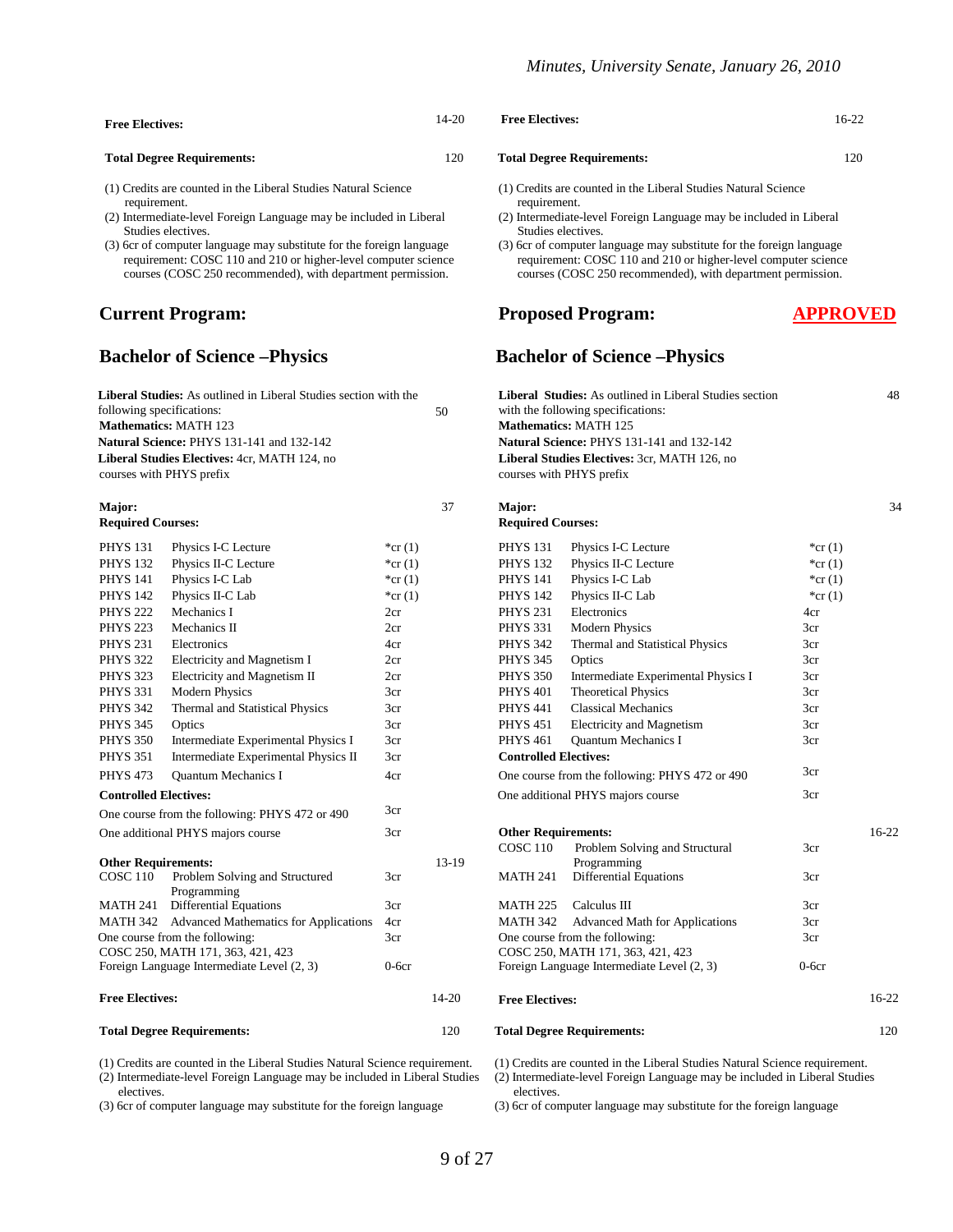requirement: COSC 110 and 210 or higher-level computer science courses (COSC 250 recommended), with department permission.

#### **Current Program:**

#### **Bachelor of Science – Applied Physics**

**Liberal Studies:** As outlined in Liberal Studies section with the following specifications: **Mathematics:** MATH 123 **Mathematics:** MATH 125 **Natural Science:** CHEM 111-112 (replaced by CHEM 113-114 for Chemistry track)<br>Liberal Studies Electives: 4cr, MATH 124, **Liberal Studies Electives:**  $4$ cr, MATH 124,<br>
no courses with PHYS prefix<br>
no courses with PHYS prefix

| Major:                               |                                                     |         | 28        | Major:                     |                                                  |                 |
|--------------------------------------|-----------------------------------------------------|---------|-----------|----------------------------|--------------------------------------------------|-----------------|
| <b>Required Courses:</b>             |                                                     |         |           | <b>Required Courses:</b>   |                                                  |                 |
| <b>PHYS 131</b>                      | Physics I-C Lecture                                 | 3cr     |           | <b>PHYS 131</b>            | Physics I-C Lecture                              | 3cr             |
| <b>PHYS 132</b>                      | Physics II-C Lecture                                | 3cr     |           | <b>PHYS 132</b>            | Physics II-C Lecture                             | 3cr             |
| <b>PHYS 141</b>                      | Physics I-C Lab                                     | 1cr     |           | <b>PHYS 141</b>            | Physics I-C Lab                                  | 1 <sub>cr</sub> |
| <b>PHYS 142</b>                      | Physics II-C Lab                                    | 1cr     |           | <b>PHYS 142</b>            | Physics II-C Lab                                 | 1 <sub>cr</sub> |
| <b>PHYS 222</b>                      | Mechanics I                                         | 2cr     |           | <b>PHYS 231</b>            | Electronics                                      | 4cr             |
| <b>PHYS 231</b>                      | Electronics                                         | 4cr     |           | <b>PHYS 331</b>            | <b>Modern Physics</b>                            | 3cr             |
| <b>PHYS 322</b>                      | Electricity and Magnetism I                         | 2cr     |           | <b>PHYS 345</b>            | Optics                                           | 3 <sub>cr</sub> |
| <b>PHYS 331</b>                      | <b>Modern Physics</b>                               | 3cr     |           | <b>PHYS 350</b>            | Intermediate Experimental<br>Physics I           | 3 <sub>cr</sub> |
| <b>PHYS 345</b>                      | Optics                                              | 3cr     |           | <b>PHYS 355</b>            | Computer Interfacing                             | 3 <sub>cr</sub> |
| <b>PHYS 352</b>                      | <b>Applied Physics Laboratory</b>                   | 3cr     |           | <b>PHYS 441</b>            | <b>Classical Mechanics</b>                       | 3 <sub>cr</sub> |
| <b>PHYS 355</b>                      | Computer Interfacing                                | 3cr     |           | <b>PHYS 451</b>            | Electricity and Magnetism                        | 3 <sub>cr</sub> |
|                                      | <b>Controlled Electives:</b> According to Track     |         | $23 - 27$ |                            | <b>Controlled Electives:</b> According to Track  |                 |
|                                      | Solid State Electronics Track: COSC 300, MATH 342,  |         |           |                            | Solid State Electronics Track: COSC 300, MATH    |                 |
|                                      | PHYS 323, 342, 353, 432, 475, 476                   | 24cr    |           |                            | 225, PHYS 342, 490, 401, 461, 475, 476           | 25c             |
|                                      | Computer Science Track: COSC 300, 310, 410, 450,    |         |           |                            | Computer Science Track: COSC 300, 310, 410, 450, |                 |
|                                      | PHYS 342, 353, 432, 475, 476                        | 27cr    |           |                            | PHYS 342, 490, 401, 461, 475                     | 27c             |
|                                      | Chemistry Track: CHEM 231, 232, 323, 341, 342, 343, |         |           |                            | Chemistry Track: CHEM 231, 232, 323, 341, 342,   |                 |
| <b>MATH 342</b>                      |                                                     | 24cr    |           |                            | 343, MATH 225                                    | 24c             |
|                                      | Biology Track: BIOL 111, 120, CHEM 231, 323, 351    |         |           |                            | Biology Track: BIOL 111, 120, CHEM 231, 323, 351 |                 |
|                                      | Two biology electives from the following: BIOL      |         |           |                            | Two Biology electives from the following: BIOL   |                 |
|                                      | 250, 263, 350, 401, 472                             | 27cr    |           |                            | 250, 263, 350, 401, 472                          | 27c             |
|                                      | Geology Track: GEOS 121, 122, 131, 132              |         |           |                            | Geology Track: GEOS 201, 203                     |                 |
|                                      | Five Geoscience electives from the following:       |         |           |                            | Five Geoscience electives from the following:    |                 |
|                                      | GEOS 220, 325, 326, 362, 412, 440, 481              | 23cr    |           |                            | GEOS 301, 302, 303, 362, 352, 481                | 23c             |
| <b>Other Requirements:</b>           |                                                     |         | $9-15$    | <b>Other Requirements:</b> |                                                  |                 |
| <b>COSC 110</b>                      | Problem Solving and Structured                      | 3cr     |           | <b>COSC 110</b>            | Problem Solving and Structure                    |                 |
|                                      | Programming                                         |         |           |                            | Programming                                      |                 |
| <b>COSC 250</b>                      | <b>Introduction to Numerical Methods</b>            | 3cr     |           | <b>COSC 250</b>            | Introduction to Numerical Methods                | 3cr             |
| <b>MATH 241</b>                      | Differential Equations                              | 4cr     |           | <b>MATH 241</b>            | <b>Differential Equations</b>                    | 3cr             |
|                                      | Foreign Language Intermediate Level (1, 2)          | $0-6cr$ |           |                            | Foreign Language Intermediate Level (1, 2)       | 4cr             |
|                                      |                                                     |         |           |                            |                                                  | $0-6c$          |
| $F_{\text{max}}$ $F_{\text{bottom}}$ |                                                     |         | 0.10      | <b>Frog Flootivect</b>     |                                                  |                 |

- (1) Intermediate-level Foreign Language may be included in Liberal Studies electives.
- (2) 6cr of computer language may substitute for the foreign language requirement: COSC 110 and 210 or higher-level computer science courses (COSC 250 recommended), with department permission.

 requirement: COSC 110 and 210 or higher-level computer science courses (COSC 250 recommended), with department permission.

#### **Proposed Program: WITHDRAWN**

#### **Bachelor of Science – Applied Physics**

- 50 **Liberal Studies:** As outlined in Liberal Studies section with the following specifications: 48 **Natural Science:** CHEM 111-112 (replaced by CHEM 113-114 for Chemistry track) no courses with PHYS prefix 30 **Required Courses: Required Courses:** PHYS 131 Physics I-C Lecture 3cr PHYS 132 Physics II-C Lecture 3cr Physics II-C Lecture PHYS 141 Physics I-C Lab 1cr PHYS 142 Physics II-C Lab 1cr Physics II-C Lab 1cr PHYS 331 Modern Physics 3cr PHYS 345 Optics 3cr PHYS 345 PHYS 350 Intermediate Experimental PHYS 350 Intermediate experimental 3cr<br>PHYS 355 Computer Interfacing 3cr Computer Interfacing 3cr PHYS 441 Classical Mechanics 3cr PHYS 451 Electricity and Magnetism 3cr Electricity and Magnetism **Controlled Electives:** According to Track 23-27 **Controlled Electives:** According to Track 23-27  *Solid State Electronics Track:* COSC 300, MATH 225, PHYS 342, 490, 401, 461, 475, 476 25cr  *Computer Science Track:* COSC 300, 310, 410, 450, PHYS 342, 490, 401, 461, 475 27cr  *Chemistry Track:* CHEM 231, 232, 323, 341, 342, 343, MATH 225 24cr  *Biology Track:* BIOL 111, 120, CHEM 231, 323, 351 Two Biology electives from the following: BIOL 250, 263, 350, 401, 472 27cr Geology Track: GEOS 201, 203 Five Geoscience electives from the following: GEOS 301, 302, 303, 362, 352, 481 23cr **Other Requirements:** 9-15 **Other Requirements:** 9-15 COSC 110 Problem Solving and Structure Programming COSC 250 Introduction to Numerical Methods 3cr MATH 241 Differential Equations 3cr Foreign Language Intermediate Level (1, 2) 4cr 0-6cr **Free Electives:** 0-10 **Free Electives:** 0-10 **Total Degree Requirements:** 120 **Total Degree Requirements:** 120
	- (1) Intermediate-level Foreign Language may be included in Liberal Studies electives.
	- (2) 6cr of computer language may substitute for the foreign language requirement: COSC 110 and 210 or higher-level computer science courses (COSC 250 recommended), with department permission.

#### **Bachelor of Science – Applied Physics/Electro-Optics Track APPROVED**

#### **Current Program: Proposed Program:**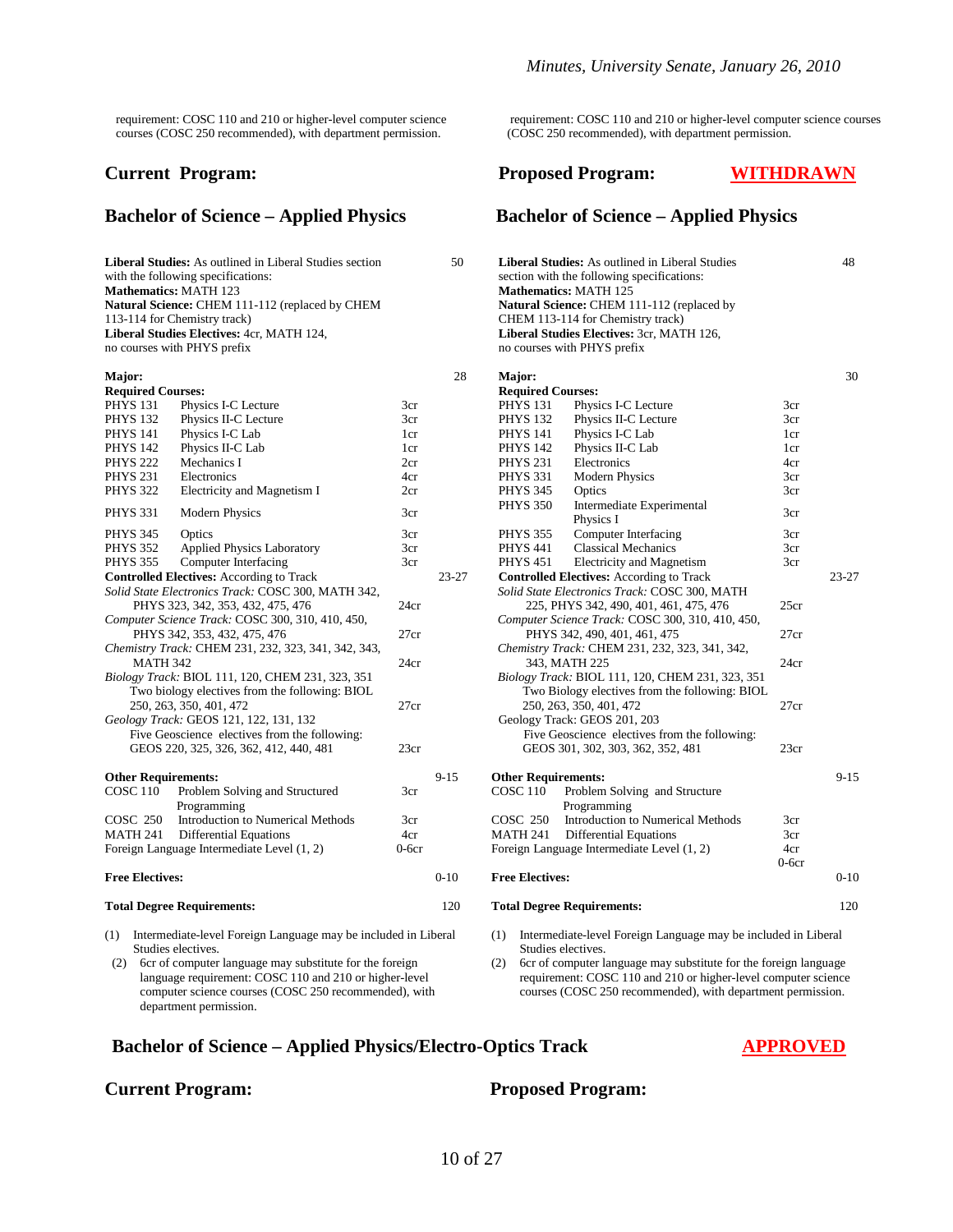#### **Bachelor of Science – Applied Physics/ Electro-Optics Track Bachelor of Science – Applied Physics/**

| <b>Liberal Studies:</b> As outlined in Liberal Studies section | 50 | <b>Liberal Studies:</b> As outlined in Liberal Stud |
|----------------------------------------------------------------|----|-----------------------------------------------------|
| with the following specifications:                             |    | with the following specifications:                  |
| <b>Mathematics: MATH 121</b>                                   |    | <b>Mathematics: MATH 121</b>                        |
| <b>Natural Science: CHEM 111-112</b>                           |    | Natural Science: CHEM 111-112                       |
| <b>Liberal Studies Electives: 4cr, MATH 122,</b>               |    | Liberal Studies Electives: 4cr, MATH 122.           |
| no courses with PHYS prefix                                    |    | no courses with PHYS prefix                         |
|                                                                |    |                                                     |

| Major:                     |                                                        |         |           | Major:                     |                                               |         |
|----------------------------|--------------------------------------------------------|---------|-----------|----------------------------|-----------------------------------------------|---------|
| <b>Required Courses:</b>   |                                                        |         | 44        | <b>Required Courses:</b>   |                                               |         |
| <b>EOPT 105</b>            | Computer Interfacing in Electro-Optics                 | 3cr     |           | <b>EOPT 105</b>            | Computer Interfacing in Electro-Optics        | 3cr     |
| <b>EOPT 110</b>            | Geometric Optics                                       | 3cr     |           | <b>EOPT 110</b>            | Geometric Optics                              | 3cr     |
| <b>EOPT 120</b>            | <b>Wave Optics</b>                                     | 3cr     |           | <b>EOPT 120</b>            | <b>Wave Optics</b>                            | 3cr     |
| <b>EOPT 125</b>            | Introduction to Electronics                            | 4cr     |           | <b>EOPT 124</b>            | Electronics I                                 | 4cr     |
| <b>PHYS 100</b>            | Prelude to Physics                                     |         |           | <b>EOPT</b> 126            | Electronics II                                | 3cr     |
| <b>PHYS 115</b>            | Physics I for Electro-Optics                           |         |           | <b>EOPT 145</b>            | <b>Laser Safety</b>                           | 1cr     |
| <b>PHYS 116</b>            |                                                        | 3cr     |           | <b>PHYS 100</b>            | Prelude to Physics or EOPT 150                | 3cr     |
|                            | Physics II for Electro-Optics                          |         |           |                            | Fundamental of Light and Lasers               |         |
| <b>PHYS 115</b>            | Physics I for Electro-Optics                           | 3cr     |           | <b>PHYS 131</b>            | Physics I-C Lecture*                          | 3cr     |
| <b>PHYS 116</b>            | Physics II for Electro-Optics                          | 3cr     |           | <b>PHYS 132</b>            | Physics II -C Lecture*                        | 3cr     |
| <b>PHYS 222</b>            | Mechanics I                                            | 2cr     |           | <b>PHYS 331</b>            | <b>Modern Physics</b>                         | 3cr     |
| <b>PHYS 322</b>            | Electricity and Magnetism I                            | 2cr     |           | <b>PHYS 350</b>            | Intermediate Experimental Physics I           | 3cr     |
| <b>PHYS 331</b>            | <b>Modern Physics</b>                                  | 3cr     |           | <b>PHYS 441</b>            | <b>Classical Mechanics</b>                    | 3cr     |
| <b>PHYS 350</b>            | Intermediate Experimental Physics I                    | 3cr     |           | <b>PHYS 451</b>            | <b>Electricity and Magnetism</b>              | 3cr     |
|                            | Two courses from the following:                        | 6cr     |           |                            | Three courses from the following:             | 9cr     |
| <b>EOPT 210</b>            | Detection and Measurement                              |         |           | <b>EOPT 210</b>            | Detection and Measurement                     |         |
| <b>EOPT 220</b>            | <b>Introduction</b> to Lasers                          |         |           | <b>EOPT 220</b>            | Introduction to Lasers                        |         |
| MGMT 234                   | Introduction to Quality Control                        |         |           | <b>EOPT 240</b>            | <b>Fiber Optics</b>                           |         |
|                            | Two courses from the following:                        | 6cr     |           | <b>EOPT 250</b>            | High-Vacuum Technology                        |         |
| <b>EOPT 240</b>            | <b>Fiber Optics</b>                                    |         |           | <b>EOPT 260</b>            | <b>Industrial Applications of Lasers</b>      |         |
| <b>EOPT 250</b>            | High-Vacuum Technology                                 |         |           | <b>MGMT 234</b>            | <b>Introduction to Quality Control</b>        |         |
| <b>EOPT 260</b>            | <b>Industrial Applications of Lasers</b>               |         |           |                            |                                               |         |
|                            |                                                        |         | $15 - 21$ | <b>Other Requirements:</b> |                                               |         |
| <b>Other Requirements:</b> |                                                        |         |           |                            | COSC/BTED/IFMG 101 or                         |         |
|                            | COSC/BTED/IFMG 101 or<br>COSC/BTED/COMM/IFMG201        | 3cr     |           |                            | COSC/BTED/COMM/IFMG201                        | 3cr     |
|                            |                                                        |         |           |                            |                                               |         |
|                            | COSC 110 Problem Solving and Structured<br>Programming | 3cr     |           | <b>COSC 110</b>            | Problem Solving and Structured<br>Programming | 3cr     |
| <b>COSC 250</b>            | Introduction to Numerical Methods                      | 3cr     |           | <b>COSC 250</b>            | <b>Introduction to Numerical Methods</b>      | 3cr     |
|                            | MATH 241 Differential Equations                        | 3cr     |           | <b>MATH 241</b>            | Differential Equations                        | 3cr     |
|                            | SAFE 145 Workplace Safety Today and Tomorrow           | 3cr     |           | <b>SAFE 145</b>            | Workplace Safety Today and Tomorrow           | 3cr     |
|                            | Foreign Language Intermediate Level (1, 2)             | $0-6cr$ |           |                            | Foreign Language Intermediate Level (1, 2)    | $0-6cr$ |
| <b>Free Electives:</b>     |                                                        |         | $5 - 11$  | <b>Free Electives:</b>     |                                               |         |
|                            | <b>Total Degree Requirements:</b>                      |         | 120       |                            | <b>Total Degree Requirements:</b>             |         |

#### (1) Intermediate-level Foreign Language may be included in Liberal Studies electives.

(2) 6cr of computer language may substitute for the foreign language requirement: COSC 110 and 210 or higher-level computer science courses (COSC 250 recommended), with department permission.

# **Electro-Optics Track**

| <b>Liberal Studies:</b> As outlined in Liberal Studies section<br>50<br>with the following specifications:<br><b>Mathematics: MATH 121</b><br>Natural Science: CHEM 111-112<br>Liberal Studies Electives: 4cr, MATH 122,<br>no courses with PHYS prefix |                                                                    |         | 50<br><b>Liberal Studies:</b> As outlined in Liberal Studies section<br>with the following specifications:<br><b>Mathematics: MATH 121</b><br>Natural Science: CHEM 111-112<br>Liberal Studies Electives: 4cr, MATH 122,<br>no courses with PHYS prefix |                            |                                                          |                 |           |  |
|---------------------------------------------------------------------------------------------------------------------------------------------------------------------------------------------------------------------------------------------------------|--------------------------------------------------------------------|---------|---------------------------------------------------------------------------------------------------------------------------------------------------------------------------------------------------------------------------------------------------------|----------------------------|----------------------------------------------------------|-----------------|-----------|--|
| <b>Major:</b>                                                                                                                                                                                                                                           |                                                                    |         |                                                                                                                                                                                                                                                         | Major:                     |                                                          |                 |           |  |
| <b>Required Courses:</b>                                                                                                                                                                                                                                |                                                                    |         | 44                                                                                                                                                                                                                                                      | <b>Required Courses:</b>   |                                                          |                 | 47        |  |
| EOPT 105                                                                                                                                                                                                                                                | Computer Interfacing in Electro-Optics                             | 3cr     |                                                                                                                                                                                                                                                         | <b>EOPT</b> 105            | Computer Interfacing in Electro-Optics                   | 3cr             |           |  |
| EOPT 110                                                                                                                                                                                                                                                | Geometric Optics                                                   | 3cr     |                                                                                                                                                                                                                                                         | <b>EOPT</b> 110            | Geometric Optics                                         | 3cr             |           |  |
| EOPT 120                                                                                                                                                                                                                                                | <b>Wave Optics</b>                                                 | 3cr     |                                                                                                                                                                                                                                                         | <b>EOPT 120</b>            | <b>Wave Optics</b>                                       | 3cr             |           |  |
| EOPT <sub>125</sub>                                                                                                                                                                                                                                     | Introduction to Electronics                                        | 4cr     |                                                                                                                                                                                                                                                         | <b>EOPT 124</b>            | Electronics I                                            | 4cr             |           |  |
| <b>PHYS 100</b>                                                                                                                                                                                                                                         | Prelude to Physics                                                 |         |                                                                                                                                                                                                                                                         | <b>EOPT 126</b>            | Electronics II                                           | 3cr             |           |  |
| PHYS 115                                                                                                                                                                                                                                                | Physics I for Electro-Optics                                       |         |                                                                                                                                                                                                                                                         | <b>EOPT 145</b>            | Laser Safety                                             | 1cr             |           |  |
|                                                                                                                                                                                                                                                         |                                                                    |         |                                                                                                                                                                                                                                                         |                            |                                                          |                 |           |  |
| PHYS 116                                                                                                                                                                                                                                                | Physics II for Electro-Optics                                      | 3cr     |                                                                                                                                                                                                                                                         | <b>PHYS 100</b>            | Prelude to Physics or EOPT 150                           | 3cr             |           |  |
|                                                                                                                                                                                                                                                         |                                                                    |         |                                                                                                                                                                                                                                                         |                            | Fundamental of Light and Lasers                          |                 |           |  |
| PHYS 115                                                                                                                                                                                                                                                | Physics I for Electro-Optics                                       | 3cr     |                                                                                                                                                                                                                                                         | <b>PHYS 131</b>            | Physics I-C Lecture*                                     | 3cr             |           |  |
| PHYS 116                                                                                                                                                                                                                                                | Physics II for Electro-Optics                                      | 3cr     |                                                                                                                                                                                                                                                         | <b>PHYS 132</b>            | Physics II - C Lecture*                                  | 3cr             |           |  |
| PHYS 222                                                                                                                                                                                                                                                | Mechanics I                                                        | 2cr     |                                                                                                                                                                                                                                                         | <b>PHYS 331</b>            | <b>Modern Physics</b>                                    | 3cr             |           |  |
| <b>PHYS 322</b>                                                                                                                                                                                                                                         | Electricity and Magnetism I                                        | 2cr     |                                                                                                                                                                                                                                                         | <b>PHYS 350</b>            | Intermediate Experimental Physics I                      | 3cr             |           |  |
| PHYS 331                                                                                                                                                                                                                                                | <b>Modern Physics</b>                                              | 3cr     |                                                                                                                                                                                                                                                         | <b>PHYS 441</b>            | <b>Classical Mechanics</b>                               | 3cr             |           |  |
| <b>PHYS 350</b>                                                                                                                                                                                                                                         | Intermediate Experimental Physics I                                | 3cr     |                                                                                                                                                                                                                                                         | <b>PHYS 451</b>            | Electricity and Magnetism                                | 3cr             |           |  |
|                                                                                                                                                                                                                                                         | Two courses from the following:                                    | 6cr     |                                                                                                                                                                                                                                                         |                            | Three courses from the following:                        | 9 <sub>cr</sub> |           |  |
| EOPT 210                                                                                                                                                                                                                                                | Detection and Measurement                                          |         |                                                                                                                                                                                                                                                         | <b>EOPT 210</b>            | Detection and Measurement                                |                 |           |  |
| EOPT 220                                                                                                                                                                                                                                                | Introduction to Lasers                                             |         |                                                                                                                                                                                                                                                         | <b>EOPT 220</b>            | Introduction to Lasers                                   |                 |           |  |
| MGMT 234                                                                                                                                                                                                                                                | Introduction to Quality Control                                    |         |                                                                                                                                                                                                                                                         | <b>EOPT 240</b>            | <b>Fiber Optics</b>                                      |                 |           |  |
|                                                                                                                                                                                                                                                         | Two courses from the following:                                    | 6cr     |                                                                                                                                                                                                                                                         | <b>EOPT 250</b>            | High-Vacuum Technology                                   |                 |           |  |
| EOPT 240                                                                                                                                                                                                                                                | <b>Fiber Optics</b>                                                |         |                                                                                                                                                                                                                                                         | <b>EOPT 260</b>            | <b>Industrial Applications of Lasers</b>                 |                 |           |  |
|                                                                                                                                                                                                                                                         |                                                                    |         |                                                                                                                                                                                                                                                         |                            |                                                          |                 |           |  |
| <b>EOPT 250</b>                                                                                                                                                                                                                                         | High-Vacuum Technology                                             |         |                                                                                                                                                                                                                                                         | MGMT 234                   | Introduction to Quality Control                          |                 |           |  |
| EOPT 260                                                                                                                                                                                                                                                | <b>Industrial Applications of Lasers</b>                           |         |                                                                                                                                                                                                                                                         |                            |                                                          |                 |           |  |
|                                                                                                                                                                                                                                                         |                                                                    |         |                                                                                                                                                                                                                                                         | <b>Other Requirements:</b> |                                                          |                 |           |  |
| <b>Other Requirements:</b>                                                                                                                                                                                                                              |                                                                    |         | $15 - 21$                                                                                                                                                                                                                                               |                            | COSC/BTED/IFMG 101 or                                    |                 | $15 - 21$ |  |
|                                                                                                                                                                                                                                                         | COSC/BTED/IFMG 101 or                                              | 3cr     |                                                                                                                                                                                                                                                         |                            | COSC/BTED/COMM/IFMG201                                   | 3cr             |           |  |
|                                                                                                                                                                                                                                                         | COSC/BTED/COMM/IFMG201                                             |         |                                                                                                                                                                                                                                                         |                            |                                                          |                 |           |  |
|                                                                                                                                                                                                                                                         | COSC 110 Problem Solving and Structured<br>Programming             | 3cr     |                                                                                                                                                                                                                                                         | <b>COSC 110</b>            | Problem Solving and Structured<br>Programming            | 3cr             |           |  |
|                                                                                                                                                                                                                                                         | COSC 250 Introduction to Numerical Methods                         | 3cr     |                                                                                                                                                                                                                                                         | COSC 250                   | Introduction to Numerical Methods                        | 3cr             |           |  |
|                                                                                                                                                                                                                                                         | <b>MATH 241 Differential Equations</b>                             | 3cr     |                                                                                                                                                                                                                                                         | MATH 241                   | <b>Differential Equations</b>                            | 3cr             |           |  |
|                                                                                                                                                                                                                                                         | SAFE 145 Workplace Safety Today and Tomorrow                       | 3cr     |                                                                                                                                                                                                                                                         | <b>SAFE 145</b>            | Workplace Safety Today and Tomorrow                      | 3cr             |           |  |
|                                                                                                                                                                                                                                                         | Foreign Language Intermediate Level (1, 2)                         | $0-6cr$ |                                                                                                                                                                                                                                                         |                            | Foreign Language Intermediate Level (1, 2)               | $0-6cr$         |           |  |
| <b>Free Electives:</b>                                                                                                                                                                                                                                  |                                                                    |         | $5 - 11$                                                                                                                                                                                                                                                | <b>Free Electives:</b>     |                                                          |                 | $2 - 8$   |  |
|                                                                                                                                                                                                                                                         | <b>Total Degree Requirements:</b>                                  |         | 120                                                                                                                                                                                                                                                     |                            | <b>Total Degree Requirements:</b>                        |                 | 120       |  |
|                                                                                                                                                                                                                                                         | (1) Intermediate-level Foreign Language may be included in Liberal |         |                                                                                                                                                                                                                                                         | *                          | PHYS 141. PHYS 142 waived if student took PHYS 115. PHYS |                 |           |  |

\* PHYS 141,PHYS 142 waived if student took PHYS 115, PHYS 116 or equivalent

(1) Intermediate-level Foreign Language may be included in Liberal Studies electives.

(2) 6cr of computer language may substitute for the foreign language requirement: COSC 110 and 210 or higher-level computer science courses (COSC 250 recommended), with department permission.

**Rationale:** From the Physics Department's student assessment plan, it has become clear that the students do not make broad connections between the various sub-disciplines in our physics programs. Therefore, the department decided to restructure its Bachelors degree programs. In this restructuring process two new dual level courses are proposed (i) PHYS 441/541 Classical Mechanics and (ii) PHYS 451/551 Electricity and Magnetism. With these new courses the department has decided to offer some of its major courses in alternate years to make our programs more efficient and to effectively use the department's resources. It should be noted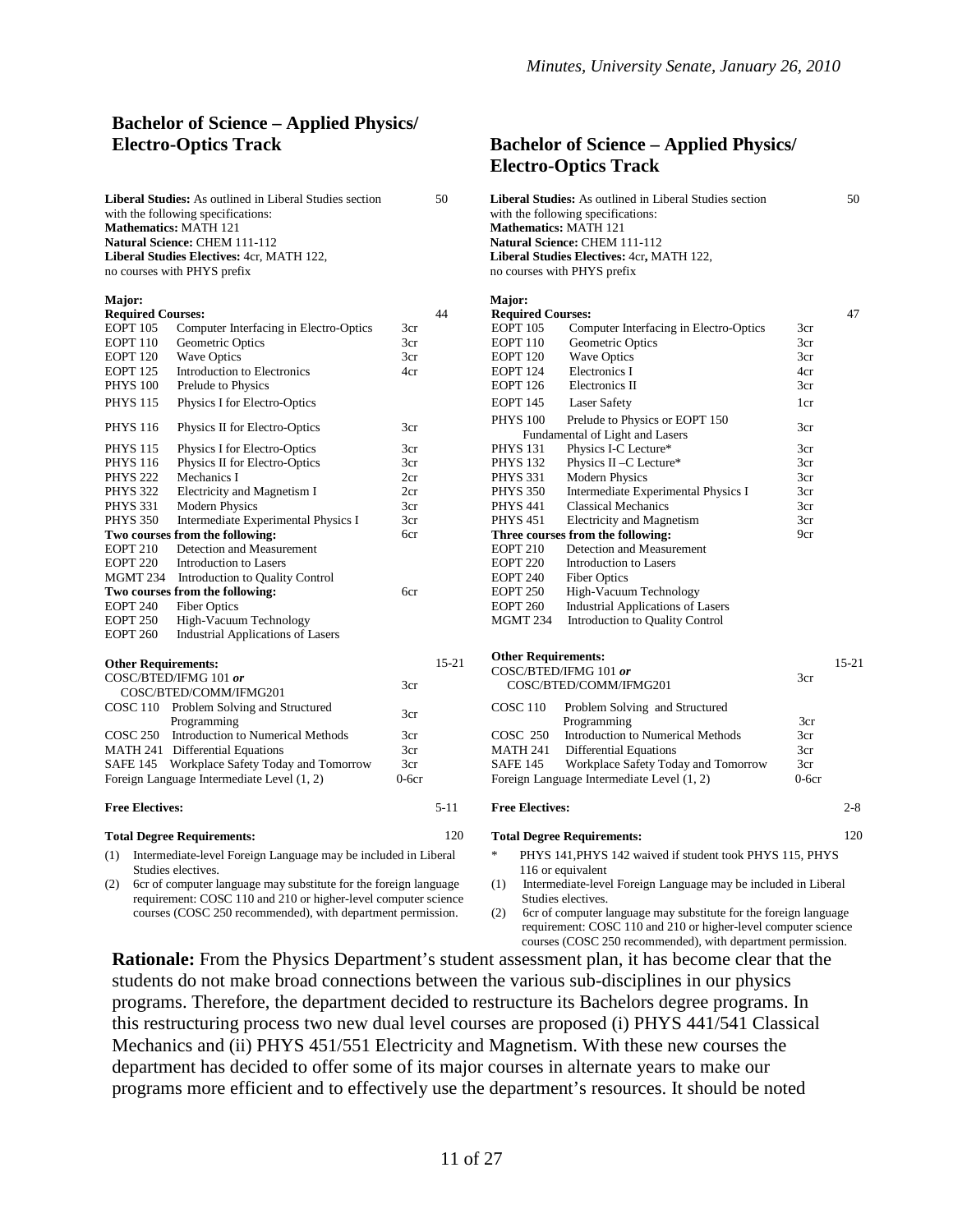that, except for the change to the calculus class, this program revision will have no effect on the Liberal Studies components, the titles of the physics programs or the degree designations.

| <b>Current Program:</b>                              |                                                                                                                                                                                                                                                                                                                 |                 | <b>Proposed Program:</b>           | <b>APPROVED</b>                                                                                                                                                                                                                                                                                       |      |
|------------------------------------------------------|-----------------------------------------------------------------------------------------------------------------------------------------------------------------------------------------------------------------------------------------------------------------------------------------------------------------|-----------------|------------------------------------|-------------------------------------------------------------------------------------------------------------------------------------------------------------------------------------------------------------------------------------------------------------------------------------------------------|------|
| <b>Bachelors of Science in Education-Physics (*)</b> |                                                                                                                                                                                                                                                                                                                 |                 |                                    | <b>Bachelors of Science in Education-Physics (*)</b>                                                                                                                                                                                                                                                  |      |
|                                                      | <b>Liberal Studies:</b> As outlined in Liberal Studies section<br>with the following specifications:<br><b>Mathematics: MATH 123</b><br>Natural Science: CHEM 111-112<br>Social Science: PSYC 101<br>Liberal Studies Electives: 9cr, MATH 241, BIOL 103<br>or 114 or 115, GEOS 111 or 113, no courses with PHYS | 55              |                                    | <b>Liberal Studies:</b> As outlined in Liberal Studies section<br>with the following specifications:<br>Mathematics: MATH 125<br>Natural Science: CHEM 111-112<br><b>Social Science: PSYC 101</b><br>Liberal Studies Electives: 6cr, MATH 241, GEOS 101<br>or 103 or 105, no courses with PHYS prefix | 51   |
| prefix                                               |                                                                                                                                                                                                                                                                                                                 | 29              | <b>College:</b>                    |                                                                                                                                                                                                                                                                                                       | 31   |
| College:                                             |                                                                                                                                                                                                                                                                                                                 |                 |                                    |                                                                                                                                                                                                                                                                                                       |      |
|                                                      | <b>Preprofessional Education Sequence:</b>                                                                                                                                                                                                                                                                      |                 |                                    | <b>Preprofessional Education Sequence:</b>                                                                                                                                                                                                                                                            |      |
| COMM 103                                             | Digital Instructional Technology                                                                                                                                                                                                                                                                                | 3cr             | COMM 103                           | Digital Instructional Technology                                                                                                                                                                                                                                                                      | 3cr  |
| <b>EDSP 102</b>                                      | <b>Educational Psychology</b>                                                                                                                                                                                                                                                                                   | 3cr             | EDSP <sub>102</sub>                | <b>Educational Psychology</b>                                                                                                                                                                                                                                                                         | 3cr  |
|                                                      | <b>Professional Education Sequence:</b>                                                                                                                                                                                                                                                                         |                 |                                    | <b>Professional Education Sequence:</b>                                                                                                                                                                                                                                                               |      |
| <b>EDEX 301</b>                                      | <b>Inclusive Secondary Settings</b>                                                                                                                                                                                                                                                                             | 2cr             | <b>EDEX 301</b>                    | <b>Inclusive Secondary Settings</b>                                                                                                                                                                                                                                                                   | 2cr  |
| EDSP 477                                             | Assessment of Student Learning                                                                                                                                                                                                                                                                                  | 3 <sub>cr</sub> | EDEX 323                           | Instruction of English Language Learners                                                                                                                                                                                                                                                              |      |
|                                                      |                                                                                                                                                                                                                                                                                                                 |                 |                                    | with Special Needs                                                                                                                                                                                                                                                                                    | 2cr  |
| <b>EDUC 242</b>                                      | Pre-Student Teach Clinical Exp I                                                                                                                                                                                                                                                                                | 1cr             | EDSP 477                           | Assessment of Student Learning                                                                                                                                                                                                                                                                        | 3cr  |
| EDUC 342                                             | Pre-Student Teach Clinical Exp II                                                                                                                                                                                                                                                                               | 1cr             | EDUC <sub>242</sub>                | Pre-Student Teach Clinical Experience I                                                                                                                                                                                                                                                               | 1cr  |
| <b>EDUC 441</b>                                      | <b>Student Teaching</b>                                                                                                                                                                                                                                                                                         | 12cr            | EDUC <sub>342</sub>                | Pre-Student Teach Clinical Experience II                                                                                                                                                                                                                                                              | 1cr  |
| EDUC <sub>442</sub>                                  | School Law                                                                                                                                                                                                                                                                                                      | 1cr             | EDUC <sub>441</sub>                | <b>Student Teaching</b>                                                                                                                                                                                                                                                                               | 12cr |
| EDUC 451                                             | Teaching Science in the Secondary                                                                                                                                                                                                                                                                               |                 | EDUC <sub>442</sub>                | School Law                                                                                                                                                                                                                                                                                            | 1cr  |
|                                                      | School                                                                                                                                                                                                                                                                                                          | 3cr             | EDUC <sub>451</sub>                | Teaching Science in the Secondary School                                                                                                                                                                                                                                                              | 3cr  |
| Major:                                               |                                                                                                                                                                                                                                                                                                                 |                 | Major:                             |                                                                                                                                                                                                                                                                                                       |      |
| <b>Required Courses:</b>                             |                                                                                                                                                                                                                                                                                                                 | 32              | <b>Required Courses:</b>           |                                                                                                                                                                                                                                                                                                       | 33   |
|                                                      |                                                                                                                                                                                                                                                                                                                 |                 |                                    |                                                                                                                                                                                                                                                                                                       |      |
| <b>PHYS 131</b><br><b>PHYS 132</b>                   | Physics I-C Lecture                                                                                                                                                                                                                                                                                             | 3cr             | <b>PHYS 131</b><br><b>PHYS 132</b> | Physics I-C Lecture<br>Physics II-C Lecture                                                                                                                                                                                                                                                           | 3cr  |
| <b>PHYS 141</b>                                      | Physics II-C Lecture                                                                                                                                                                                                                                                                                            | 3cr             |                                    |                                                                                                                                                                                                                                                                                                       | 3cr  |
|                                                      | Physics I-C Lab                                                                                                                                                                                                                                                                                                 | 1cr             | <b>PHYS 141</b>                    | Physics I-C Lab                                                                                                                                                                                                                                                                                       | 1cr  |
| <b>PHYS 142</b>                                      | Physics II-C Lab                                                                                                                                                                                                                                                                                                | 1cr             | <b>PHYS 142</b>                    | Physics II-C Lab                                                                                                                                                                                                                                                                                      | 1cr  |
| <b>PHYS 222</b>                                      | Mechanics I                                                                                                                                                                                                                                                                                                     | 2cr             | <b>PHYS 231</b>                    | Electronics                                                                                                                                                                                                                                                                                           | 4cr  |
| <b>PHYS 223</b>                                      | Mechanics II                                                                                                                                                                                                                                                                                                    | 2cr             | <b>PHYS 331</b>                    | <b>Modern Physics</b>                                                                                                                                                                                                                                                                                 | 3cr  |
| <b>PHYS 231</b>                                      | Electronics                                                                                                                                                                                                                                                                                                     | 4cr             | <b>PHYS 342</b>                    | Thermal and Statistical Physics                                                                                                                                                                                                                                                                       | 3cr  |
| <b>PHYS 322</b>                                      | Electricity and Magnetism I                                                                                                                                                                                                                                                                                     | 2cr             | <b>PHYS 345</b>                    | Optics                                                                                                                                                                                                                                                                                                | 3cr  |
| <b>PHYS 331</b>                                      | <b>Modern Physics</b>                                                                                                                                                                                                                                                                                           | 3cr             | <b>PHYS 350</b>                    | Intermediate Experimental Physics I                                                                                                                                                                                                                                                                   | 3cr  |
| <b>PHYS 342</b>                                      | Thermal and Statistical Physics                                                                                                                                                                                                                                                                                 | 3cr             | <b>PHYS 441</b>                    | <b>Classical Mechanics</b>                                                                                                                                                                                                                                                                            | 3cr  |
| <b>PHYS 345</b>                                      | Optics                                                                                                                                                                                                                                                                                                          | 3cr             | <b>PHYS 451</b>                    | Electricity and Magnetism                                                                                                                                                                                                                                                                             | 3cr  |
| <b>PHYS 350</b>                                      | Intermediate Experimental Physics I                                                                                                                                                                                                                                                                             | 3cr             |                                    |                                                                                                                                                                                                                                                                                                       |      |
| <b>Controlled Electives:</b>                         |                                                                                                                                                                                                                                                                                                                 |                 | <b>Controlled Elective:</b>        |                                                                                                                                                                                                                                                                                                       |      |
| Physics Elective                                     |                                                                                                                                                                                                                                                                                                                 | 2cr             |                                    | Physics Elective - major's course 200 or higher                                                                                                                                                                                                                                                       | 3cr  |
|                                                      | <b>Other Requirements: Additional Math Course:</b>                                                                                                                                                                                                                                                              |                 | <b>Other Requirements:</b>         |                                                                                                                                                                                                                                                                                                       | 10   |
|                                                      | MATH 124 Calculus II for Physics, Chemistry,<br>and Mathematics                                                                                                                                                                                                                                                 | 4<br>4cr        | <b>BIOL</b> 111                    | Principles of Biology I                                                                                                                                                                                                                                                                               | 4cr  |
|                                                      |                                                                                                                                                                                                                                                                                                                 |                 | MATH 126                           | Calculus II Physics, Chemistry, and<br>Mathematics                                                                                                                                                                                                                                                    | 3cr  |
|                                                      | (#) Total Degree Requirements                                                                                                                                                                                                                                                                                   | 120             | MATH 225                           | Calculus III Physics, Chemistry, and<br>Mathematics                                                                                                                                                                                                                                                   | 3cr  |
|                                                      |                                                                                                                                                                                                                                                                                                                 |                 |                                    | (#) Total Degree Requirements                                                                                                                                                                                                                                                                         | 125  |
| catalog.                                             | (*) See requirements leading to teacher certification, titled<br>"3-Step Process for Teacher Education," in the College of<br>Education and Educational Technology section of this                                                                                                                              |                 |                                    | (*) See requirements leading to teacher certification, titled "3-Step"<br>Process for Teacher Education," in the College of Education and<br>Educational Technology section of this catalog.                                                                                                          |      |

(#) See advisory paragraph "Timely Completion of Degree Requirements" in the section on Requirements for Graduation.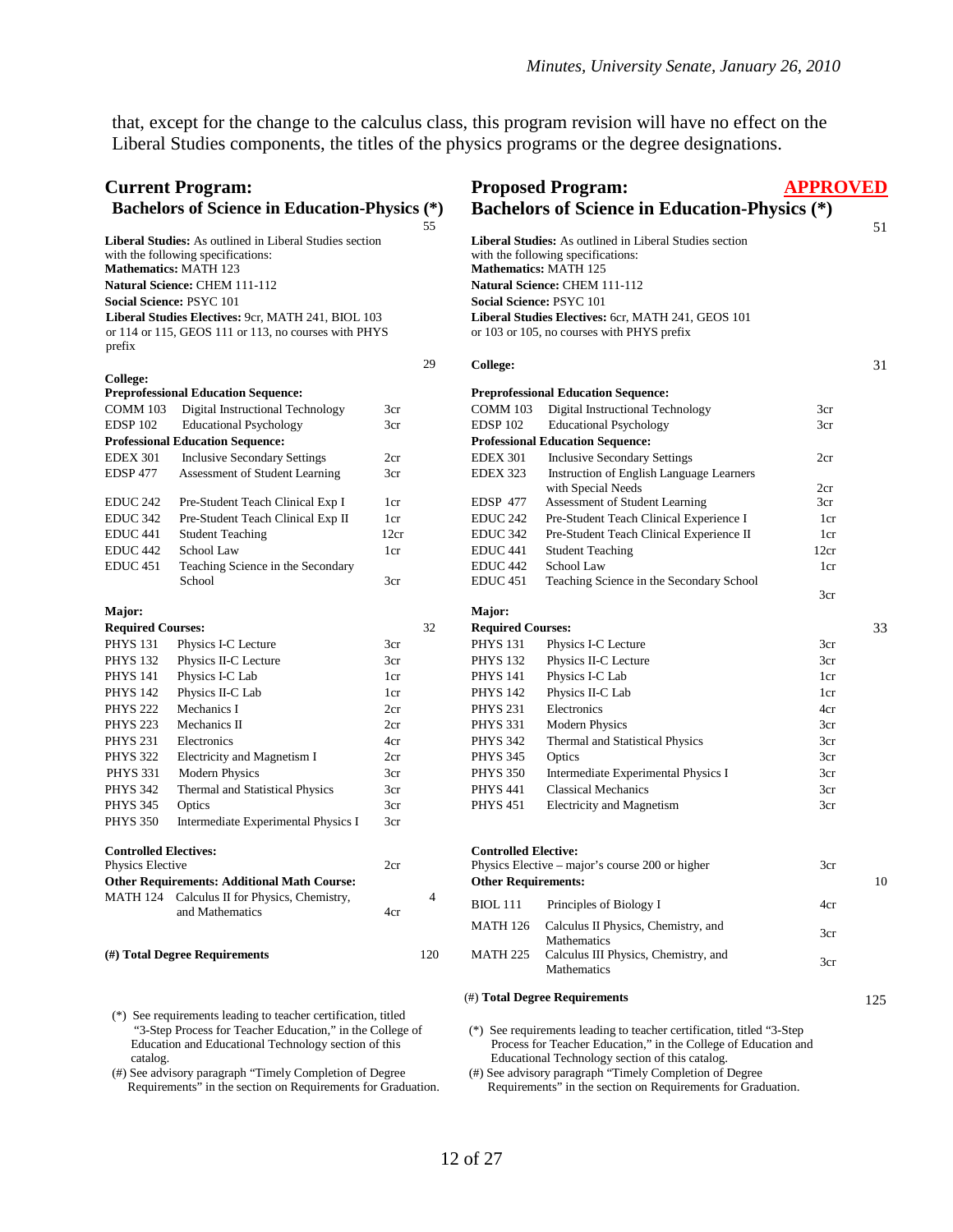**Rationale:** From the Physics Department's student assessment plan, it has become clear that the students do not make broad connections between the various sub-disciplines in our physics programs. Therefore, the department decided to restructure its Bachelor of Science in Education - Physics degree program. As a consequence of the restructuring of the Physics Department's course offerings, PHYS 222 Mechanics I (2cr) and PHYS 223 Mechanics II (2cr) are being combined into one new course PHYS 441 Classical Mechanics (3cr) and the course contents of PHYS 322 Electricity and Magnetism I (2cr) and PHYS 323 Electricity and Magnetism II (2cr) are being combined into PHYS 451 Electricity and Magnetism. In addition requirements from PDE have led to the inclusion of EDEX 323 in the program.

#### **5 Department of Biology—New Track APPROVED**

#### **a Bachelor of Science in Biology: Ecology, Conservation, and Environmental Biology Track**

The Ecology, Conservation, and Environmental Biology (ECEB) Track includes all core Biology courses and a selection of related courses that focus on ecological and environmental sciences. In order to achieve an environmental focus, the student must complete broad training in the sciences and mathematics. The track is designed to provide flexibility to allow pursuit of specialized interests within ECEB, including minors in other environmental disciplines (e.g., environmental geology, geography, regional planning, law, etc.). Course requirements for professional certification by the Ecological Society of America (Certified Associate Ecologist) and/or The Wildlife Society (Certified Wildlife Biologist) can be met within this track. This track prepares students for pursuing advanced degrees or employment in areas related to ecology and environmental sciences at universities, government, and private companies.

#### **Bachelor of Science in Biology: Ecology, Conservation, and Environmental Biology Track**

|                          | <b>Liberal Studies Courses:</b>                                               |           |  |
|--------------------------|-------------------------------------------------------------------------------|-----------|--|
|                          | As outlined in the Liberal Studies section with the following specifications: |           |  |
|                          | <b>Mathematics: MATH 121</b>                                                  |           |  |
|                          | <b>Natural Science: CHEM 111 and 112</b>                                      |           |  |
|                          | <b>Social Science: ECON 101</b>                                               |           |  |
|                          | <b>Liberal Studies Electives: 3cr, MATH 216 or 217</b>                        |           |  |
|                          |                                                                               |           |  |
| Major:                   |                                                                               | $36 - 37$ |  |
| <b>Required courses:</b> |                                                                               |           |  |
| <b>BIOL</b> 111          | Principles of Biology I                                                       | 4cr       |  |
| <b>BIOL</b> 112          | Principles of Biology II                                                      | 4cr       |  |
| <b>BIOL 210</b>          | <b>Botany</b>                                                                 | 3cr       |  |
| <b>BIOL 220</b>          | General Zoology                                                               | 3cr       |  |
| <b>BIOL 250</b>          | Principles of Microbiology                                                    | 3cr       |  |
| <b>BIOL 263</b>          | Genetics                                                                      | 3cr       |  |
| <b>BIOL 271</b>          | Evolution                                                                     | 3cr       |  |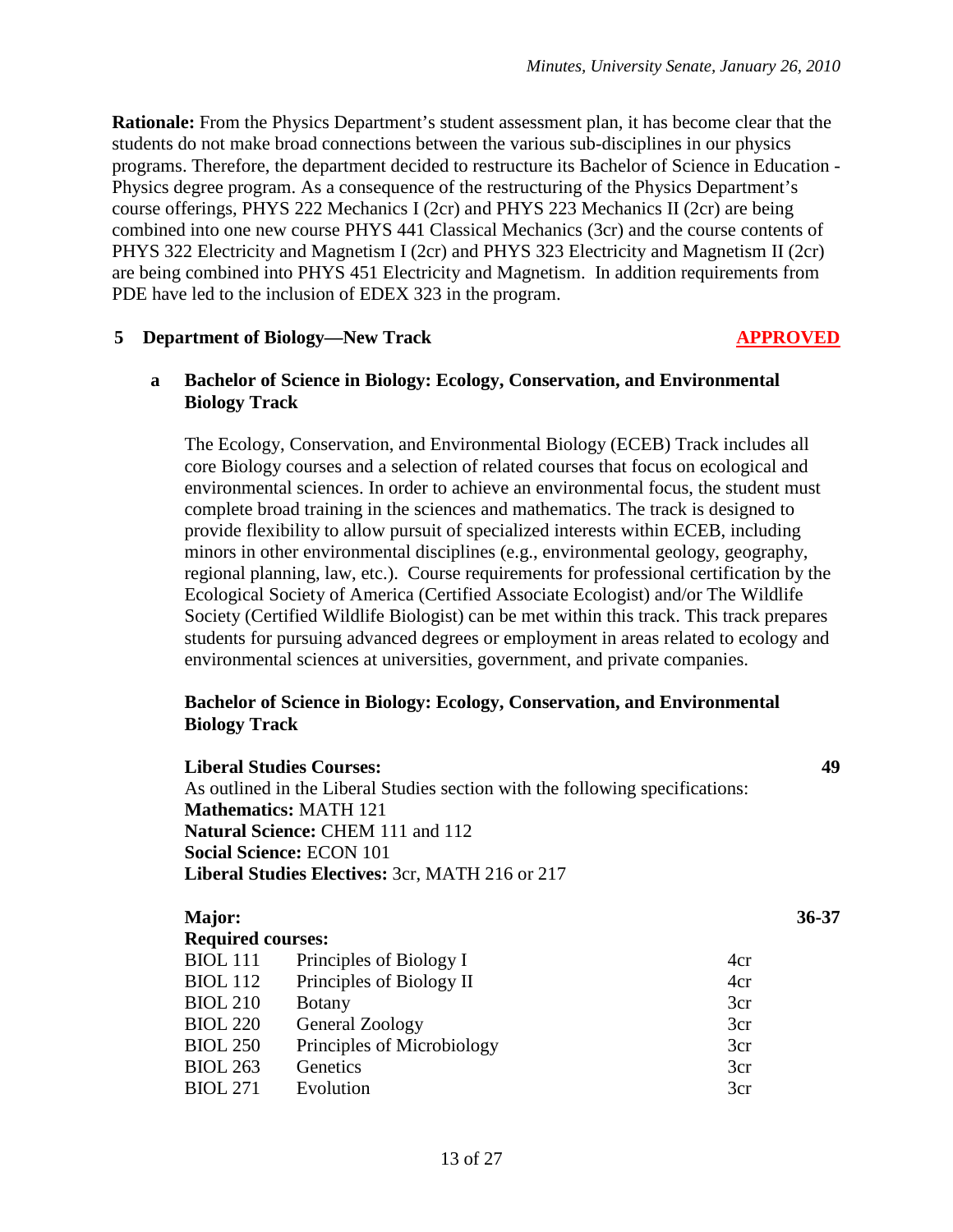| <b>BIOL 272</b>              | <b>Conservation of Plant and Animal Resources</b>                          | 3cr |       |
|------------------------------|----------------------------------------------------------------------------|-----|-------|
| <b>BIOL 362</b>              | Ecology                                                                    | 3cr |       |
| <b>BIOL 480</b>              | <b>Biology Seminar</b>                                                     | 1cr |       |
| <b>BIOL 480</b>              | <b>Biology Seminar</b>                                                     | 1cr |       |
| <b>BIOL 490</b>              | Field Studies in Biology                                                   | 3cr |       |
|                              | <b>Independent Study or Internship</b>                                     |     |       |
|                              | Must take one of the following:                                            |     |       |
| <b>BIOL 493</b>              | Biology Internship                                                         | 3cr |       |
| <b>BIOL 499</b>              | <b>Biology Research</b>                                                    | 3cr |       |
| <b>BIOL 483</b>              | Honors Thesis/Independent Study                                            | 2cr |       |
| <b>Other Requirements:</b>   |                                                                            |     | 26-32 |
| <b>Required courses:</b>     |                                                                            |     |       |
|                              | GEOS 201 Foundations of Geology                                            | 4cr |       |
|                              | PHYS 111 Physics I Lecture                                                 | 3cr |       |
| PHYS 121 Physics I Lab       |                                                                            | 1cr |       |
| <b>Controlled Electives:</b> |                                                                            |     |       |
|                              | BIOL 251, 252, 261, 262, 281, 310, 425, 450, 455, 456, 463, 471, 473, 475, |     |       |
|                              | 480, 481, 482, 483, 484, 490; CHEM 231, 232, 323, 351; COSC 105, 110;      |     |       |
|                              | ECON 361; ENVH 221, 456; GEOG 343, 345, 419; GEOG/RGPL 213,                |     |       |
|                              | 314, 316, 415, 417, 440, 464; GEOS 310; MATH 122; PHYS 112, 122;           |     |       |

RGPL 350, 458

#### **Foreign Language:** 0-6cr

Two courses beyond placement or intermediate level. In lieu of a foreign language the student may elect to take a sequence of courses in either Computer Science (exclusive of COSC/IFMG 101; COSC 110 and COSC 210 recommended) or Regional Planning from the list of controlled electives (or with permission of advisor.)

#### **Free Electives: 2-9**

#### **Total Degree Requirements: 120**

**Rationale:** The purpose of an Ecology, Conservation, and Environmental Biology (ECEB) Track is to allow students who are interested in all areas of ecological science to focus their studies into a program leading to a defined career path or advanced study. Students will develop skills in both laboratory and field biology. This track combines depth of study in biology with breadth of study in relevant natural and social sciences. Students who choose this track may concentrate on such fields as aquatic or terrestrial ecology or work toward a minor in areas such as geology, chemistry, or geography.

The Ecological Society of America (ESA) recommends that students obtain a broad background in the life and natural sciences, including geology, chemistry and physics. The society also recommends that students have a "working knowledge of mathematics, statistics, and computers." In addition to the natural sciences, the Ecological Society of America recommends that students develop communication skills and have background in relevant social sciences, such as economics, geography,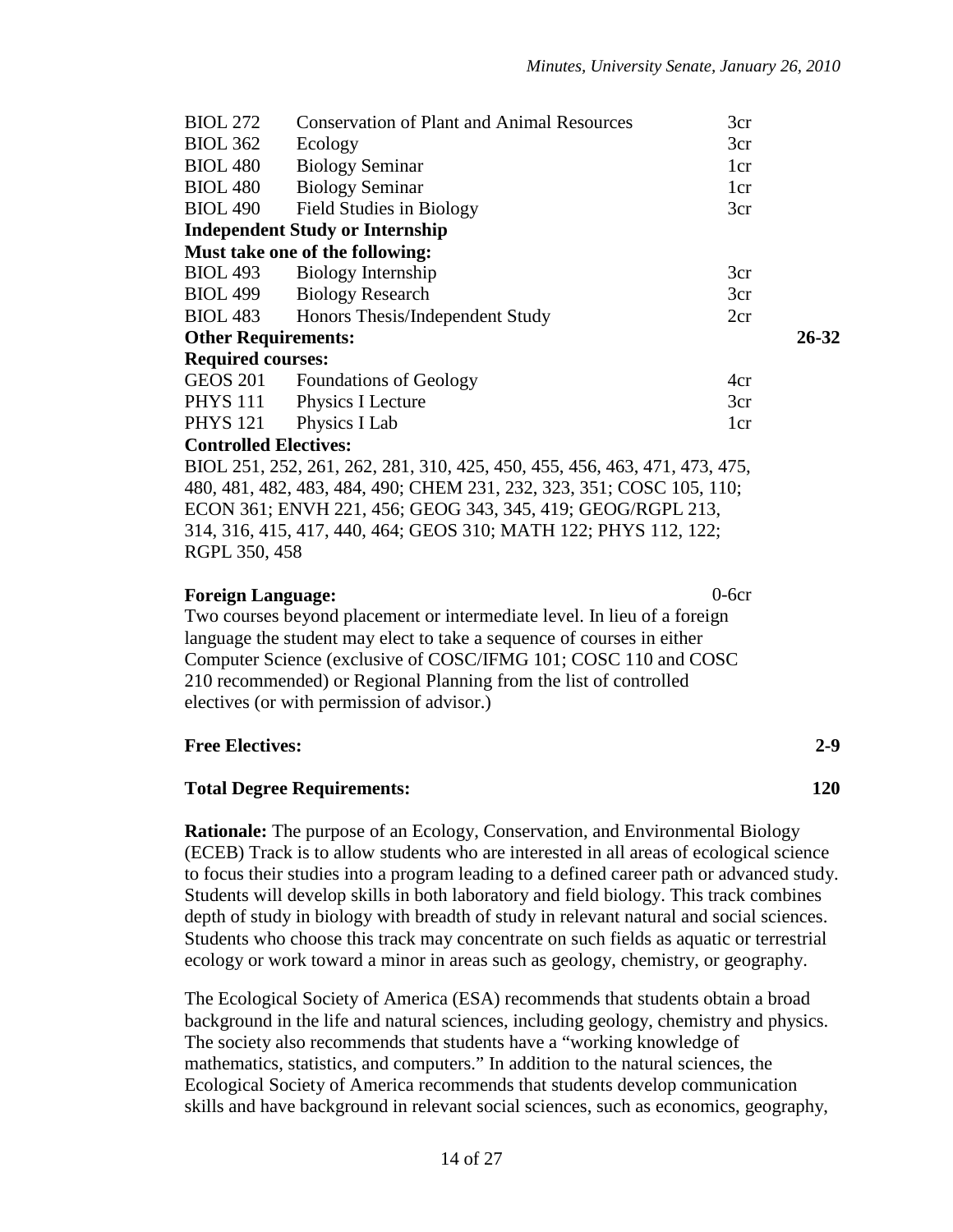and political science. These expectations have been formalized in ESA's professional certification program; another, more specified certification program is offered by The Wildlife Society. Students electing this track will fulfill all course requirements for certification as an Associate Ecologist from ESA and with careful selection of courses within the track can fulfill all requirements for certification as an Associate Wildlife Biologist by The Wildlife Society. Additionally, practical, hands-on experience is essential to successful placement in the job market or for advanced study in ECEB fields. A recent study funded by the National Science Foundation reported that nationwide, 73% of students majoring in the environmental sciences had undergraduate research experience. For this reason, the track requires a minimum of 3cr research or internship experience.

The job market in ECEB is diverse and includes jobs at all levels of experience and education. Many jobs require highly trained individuals with advanced degrees. The ECEB Track would be an initial step in working toward these types of positions because the track will prepare students for graduate programs in ecology or environmental science. Other positions require a bachelor's degree, and the ECEB Track is designed to meet the needs of these employers (e.g., consulting agencies, environmental foundations, and federal, state and local government agencies). The *Handbook* projects for the period 2005-2016 that the number of jobs will grow by 9%, 5%, and 25% for "Zoologists and Wildlife Biologists," "Conservation Scientists," and "Environmental scientists and specialists, including health," respectively. This compares favorably with 4% projected growth for "Biological Sciences, all other areas," which most closely matches the undifferentiated BS in Biological Sciences (without a track), where the majority of majors are currently enrolled. The proposed track will allow students to make more choices in their coursework while providing guidance toward a specific career path. By identifying a specific job market and targeting a specific career goal, this track represents a valuable recruitment tool for attracting students to IUP.

# **6 Department of Safety Science–Catalog Description Changes APPROVED**

#### **i Current Catalog Description:**

### **SAFE 111 Principles of Safety I–General Industry 3c-0l-3cr Prerequisite:** SAFE 101

Stresses an understanding of the complexity of the industrial hazard control problem by thoroughly examining elements of safety and health enumerated in the OSHA-promulgated general industry standards and various consensus standards. Emphasis given to plant layout and design, powered industrial vehicles, boilers and unfired pressure vessels, working and walking surfaces, machine guarding, and an introduction to industrial processes.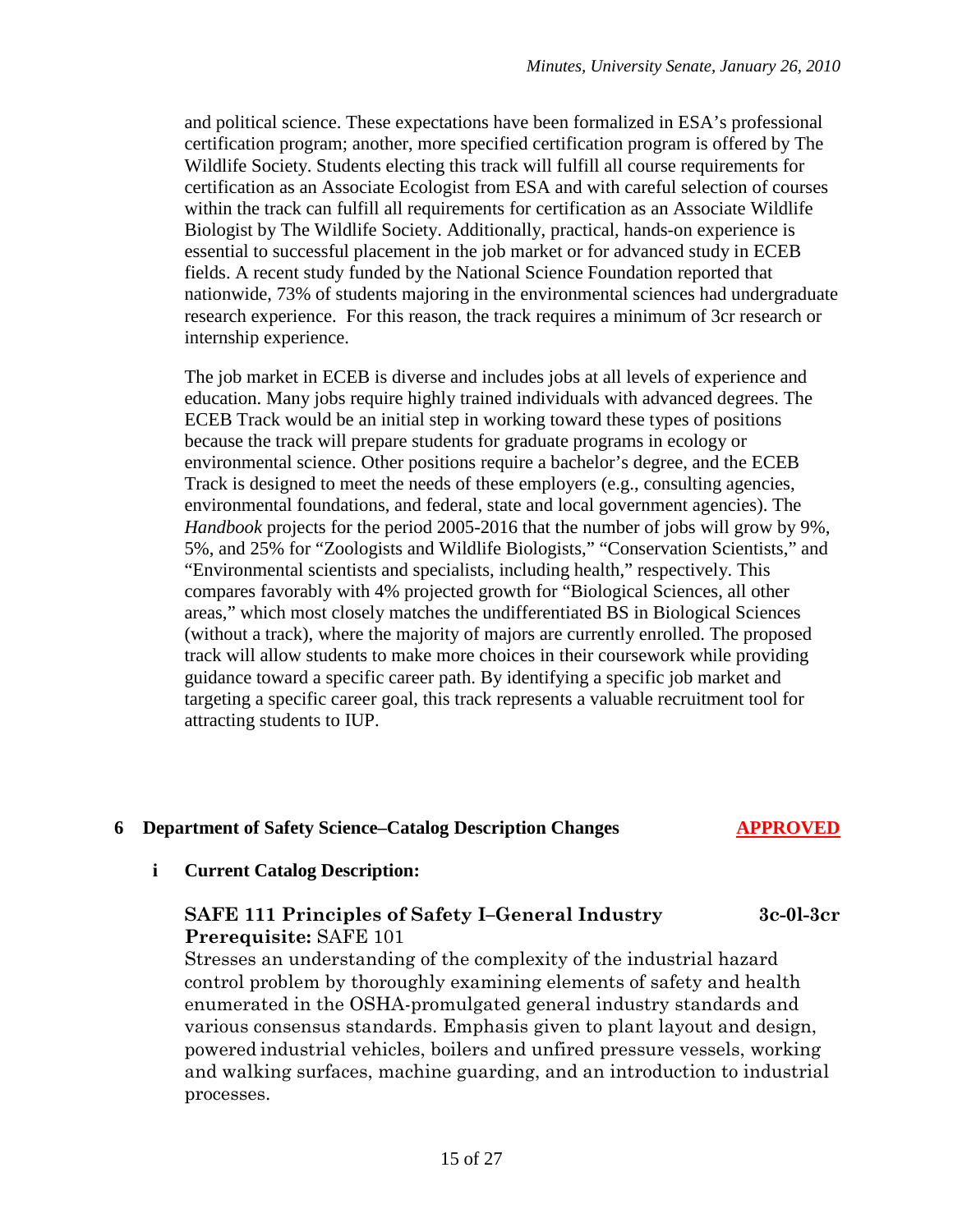# **Proposed Catalog Description:**

**SAFE 111 Principles of Safety I–General Industry 3c-0l-3cr** Stresses an understanding of the complexity of the industrial hazard control problem by thoroughly examining elements of safety and health enumerated in the OSHA-promulgated general industry standards and various consensus standards. Emphasis given to plant layout and design, powered industrial vehicles, boilers and unfired pressure vessels, working and walking surfaces, machine guarding, and an introduction to industrial processes.

# **ii Current Catalog Description:**

#### **SAFE 220 Hazardous Materials 3c-0l-3cr Prerequisite:** CHEM 102, SAFE 101

Provides a basic understanding of the storage, transportation, and use of hazardous materials in business. Includes a discussion on hazardous materials, specifically their definitions, categories, regulations, and evaluation. Emergency response planning is also covered.

# **Proposed Catalog Description:**

# **SAFE 220 Hazardous Materials 3c-0l-3cr**

**Prerequisite:** CHEM 101, SAFE 101 or instructor permission Provides a basic understanding of the storage, transportation, and use of hazardous materials in business. Includes a discussion on hazardous materials, specifically their definitions, categories, regulations, and evaluation. Emergency response planning is also covered.

# **iii Current Catalog Description:**

# **SAFE 311 Fire Protection 2c-3l-3cr**

**Prerequisites:** CHEM 102, PHYS 112, SAFE 211

Teaches the fundamental concepts involved in the protection of people and property from fire and explosion. Basic fire safety terminology, fire chemistry and extinguishment, fire safety references and standards, and fire program management are discussed. Also discusses control measures for common fire and explosion hazards and the design of buildings in terms of life safety and fire suppression systems. Development of programs in fire safety, as well as the evaluation and control of fire and explosion hazards, will be studied in laboratory sessions. Practical application of fire principles will be completed in laboratory sessions.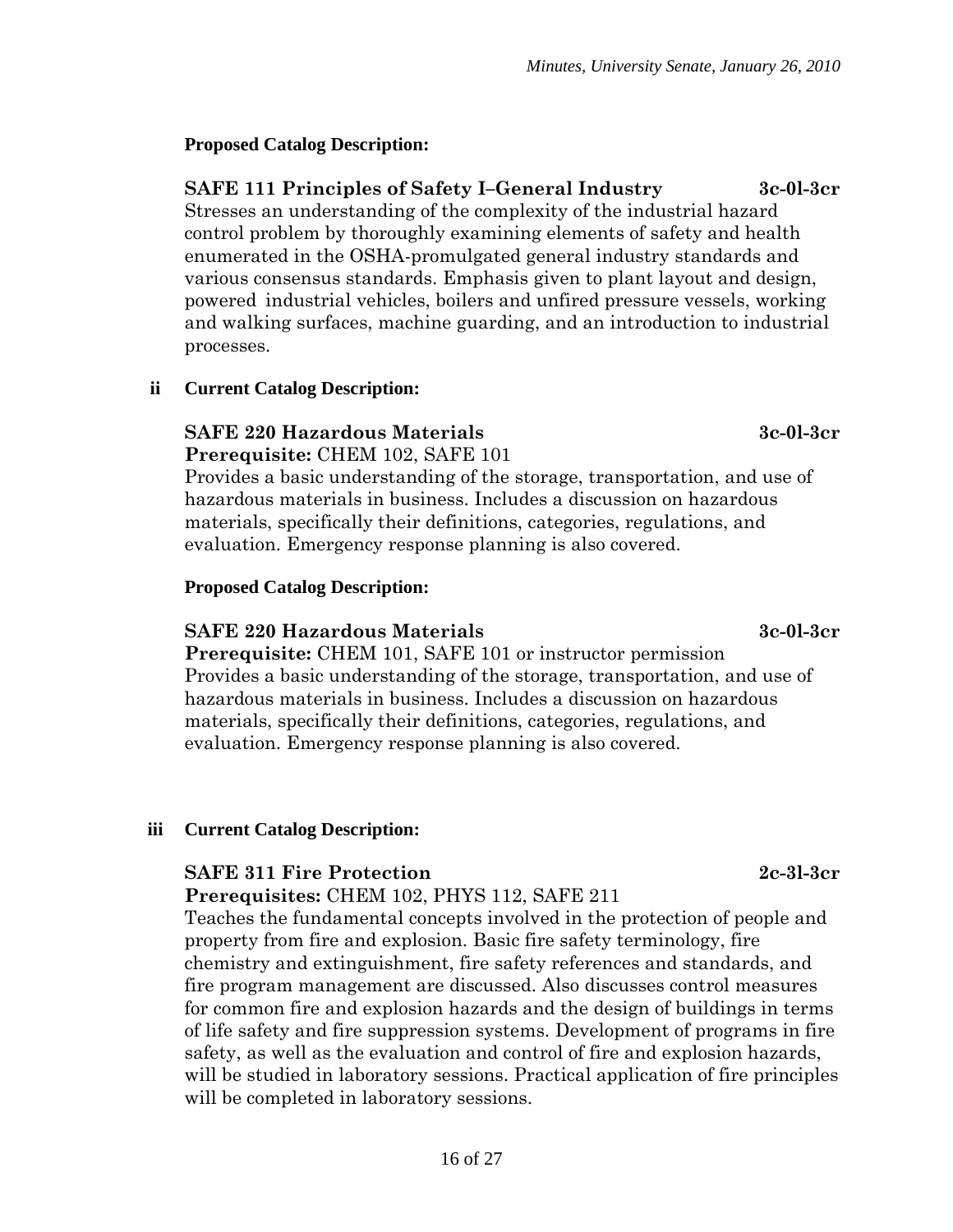#### **Proposed Catalog Description:**

#### **SAFE 311 Fire Protection 2c-3l-3cr**

**Prerequisites:** CHEM 101 or instructor permission Provides the fundamental concepts involved in the protection of people and property from fire and explosion. Basic fire safety terminology, fire chemistry and extinguishment, fire safety references and standards, and fire program management are discussed. Also discusses control measures for common fire and explosion hazards and the design of buildings in terms of life safety and fire suppression systems. Development of programs in fire safety, as well as the evaluation and control of fire and explosion hazards, will be studied in laboratory sessions. Practical application of fire principles will be completed in laboratory sessions.

#### **iv Current Catalog Description:**

# **SAFE 330 Recognition, Evaluation, and Control of Occupational Health Hazards I 3c-3l-4cr**

#### **Prerequisites:** BIOL 155, CHEM 102, PHYS 112

Provides an understanding of selected chemical stressors in the workplace that may present occupational health hazards to workers. Students learn to anticipate, identify, evaluate, and control chemical stressors including dusts, mists, metal fumes, airborne fibers, inorganic and organic gases and vapors, and oxygen-deficient atmospheres. Hazard classification systems, adverse health effects from excessive exposures, workplace standards, sampling and analytical methods, and control options are emphasized.

#### **Proposed Catalog Description:**

# **SAFE 330 Recognition, Evaluation, and Control of Occupational Health Hazards I 3c-3l-4cr**

**Prerequisites:** BIOL 155, CHEM 101 or instructor permission Provides an understanding of selected chemical stressors in the workplace that may present occupational health hazards to workers. Students learn to anticipate, identify, evaluate, and control chemical stressors including dusts, mists, metal fumes, airborne fibers, inorganic and organic gases and vapors, and oxygen-deficient atmospheres. Hazard classification systems, adverse health effects from excessive exposures, workplace standards, sampling and analytical methods, and control options are emphasized.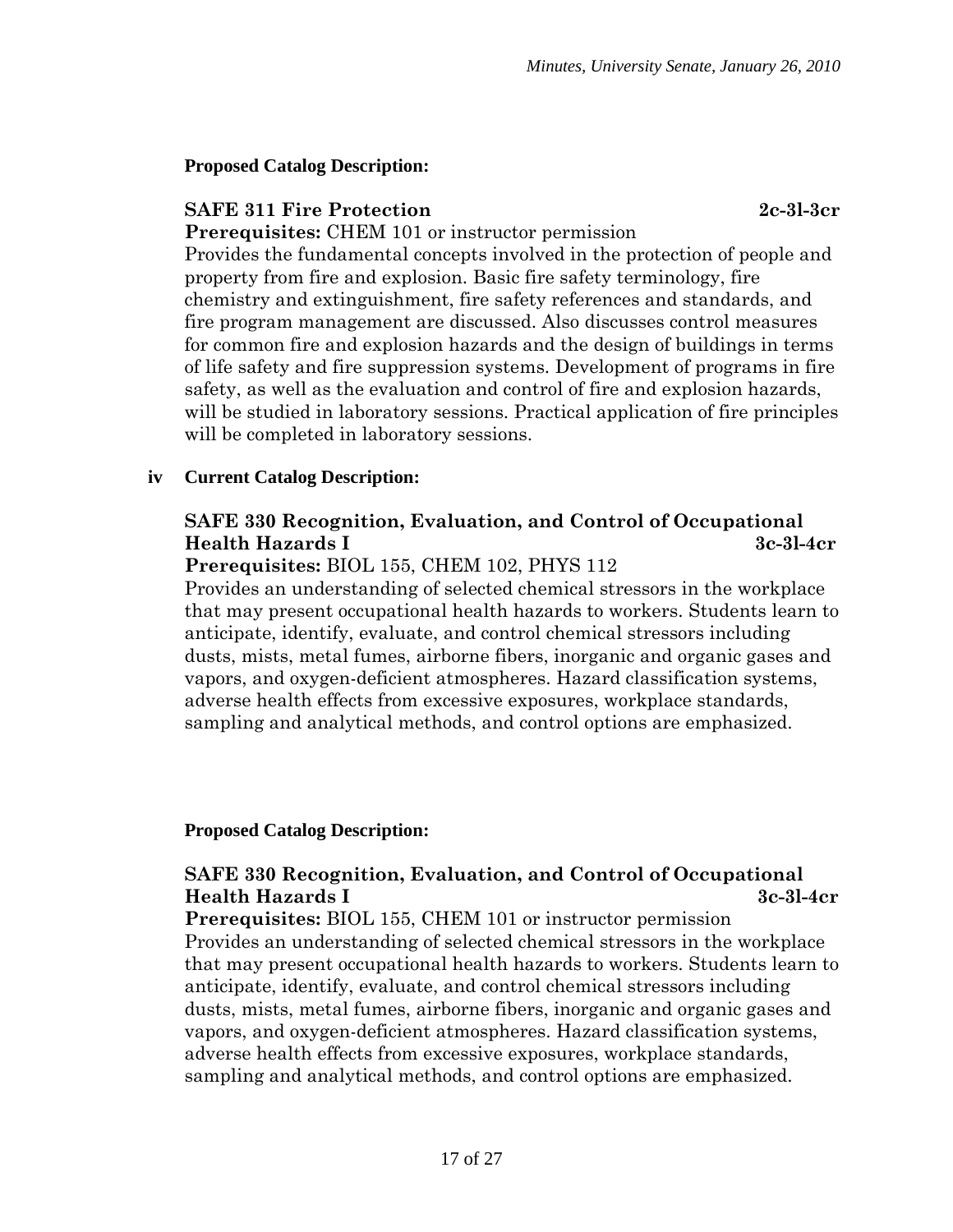#### **v Current Catalog Description:**

# **SAFE 345 Systems Safety Analysis 3c-0l-3cr Prerequisites:** MATH 217, SAFE 211

Focuses on the evaluation of system designs using detailed system analysis techniques. Topics include system definition, economics of systems safety, systems safety methodology, and mathematics of systems analysis, including statistical methods, Boolean algebra, and reliability. Skills gained include the ability to perform system hazard analyses and operating and support hazard analyses. Techniques include failure mode and effect analysis, fault tree analysis, and technique for human error rate prediction. Practical analysis work is accomplished through in-class discussion, demonstration sessions, and homework assignments.

#### **Proposed Catalog Description:**

#### **SAFE 345 Systems Safety Analysis 3c-0l-3cr**

**Prerequisites:** MATH 105 or instructor permission Focuses on the evaluation of system designs using detailed system analysis techniques. Topics include system definition, economics of systems safety, systems safety methodology, and mathematics of systems analysis, including statistical methods, Boolean algebra, and reliability. Skills gained include the ability to perform system hazard analyses and operating and support hazard analyses. Techniques include failure mode and effect analysis, fault tree analysis, and technique for human error rate prediction. Practical analysis work is accomplished through in-class discussion, demonstration sessions, and homework assignments.

#### **vi Current Catalog Description:**

# **SAFE 347 Ergonomics 2c-3l-3cr**

#### **Prerequisite:** BIOL 155

Explores the principles which control human performance and its effect upon the safety and reliability of systems. Engineering anthropometrics, human perception, biomechanics of motion and work posture, work physiology, and human performance measurement are taught in the context of their application in workplace design. Instructs in methodologies for analysis of tasks and human performance requirements. Important human limitations and ergonomic hazard evaluations, such as lifting and repetitive motion tasks, are studied in laboratory sessions.

#### **Proposed Catalog Description: 2c-3l-3cr**

#### **SAFE 347 Ergonomics**

**Prerequisite:** SAFE 211 or instructor permission Explores the principles which control human performance and its effect upon the safety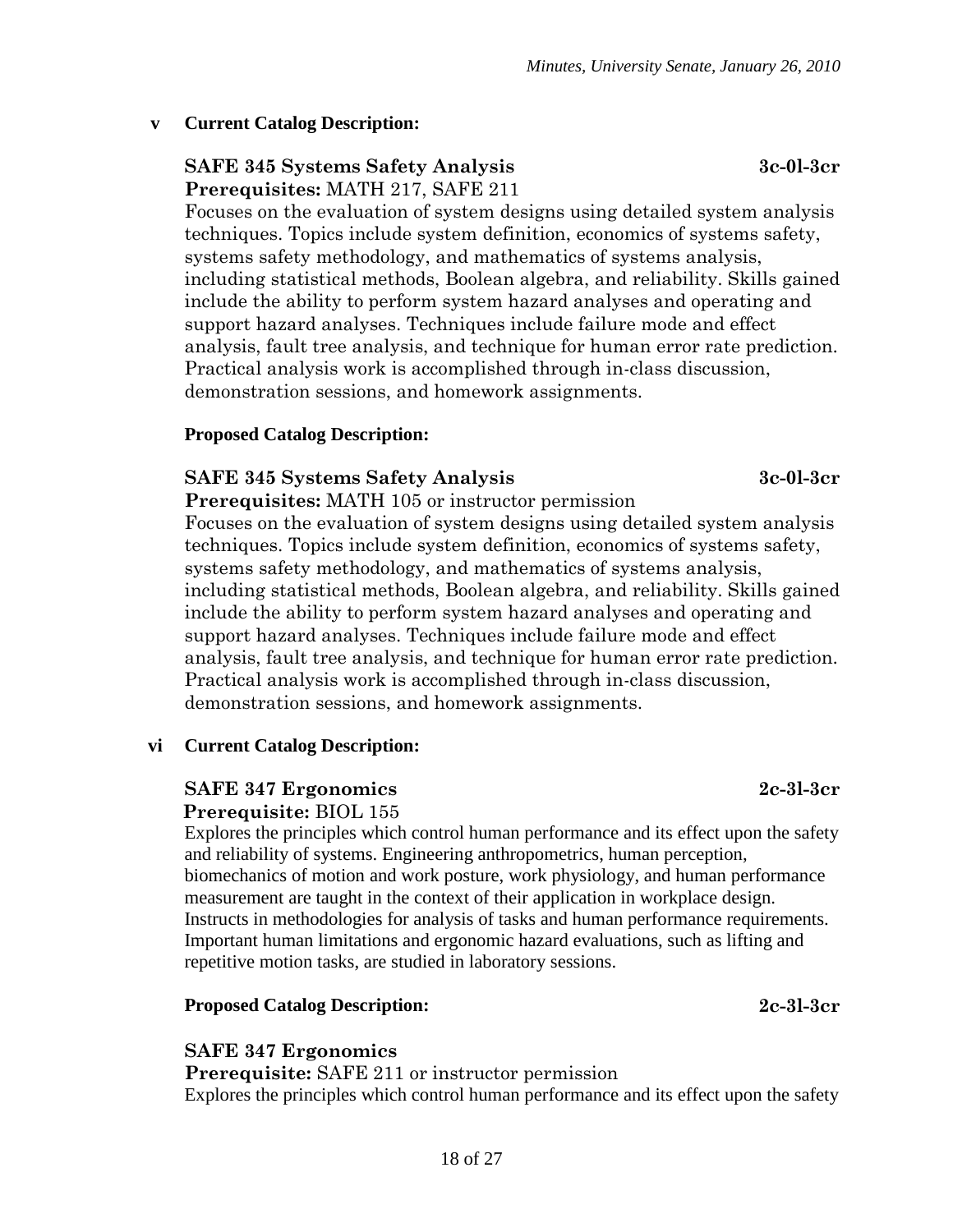and reliability of systems. Engineering anthropometrics, human perception, biomechanics of motion and work posture, work physiology, and human performance measurement are taught in the context of their application in workplace design. Instructs in methodologies for analysis of tasks and human performance requirements. Important human limitations and ergonomic hazard evaluations, such as lifting and repetitive motion tasks, are studied in laboratory sessions.

#### **vii Current Catalog Description:**

### **SAFE 410 Environmental Safety and Health Regulations 3c-0l-3cr Prerequisites:** CHEM 102, SAFE 220

Provides a working knowledge of federal environmental legislation and their practical application in the work environment. Environmental laws covered include the Clean Water Act, the Clean Air Act, the Resource Conservation and Recovery Act, the Comprehensive Environmental Response, Compensation, and Liability Act, and other related environmental laws.

### **Proposed Catalog Description:**

### **SAFE 410 Environmental Safety and Health Regulations 3c-0l-3cr Prerequisites:** CHEM 101 or instructor permission

Provides a working knowledge of federal environmental legislation and their practical application in the work environment. Environmental laws covered include the Clean Water Act, the Clean Air Act, the Resource Conservation and Recovery Act, the Comprehensive Environmental Response, Compensation, and Liability Act, and other related environmental laws.

#### **viii Current Catalog Description:**

# **SAFE 430 Recognition, Evaluation, and Control of Occupational Health Hazards II 3c-3l-4cr**

#### **Prerequisites:** BIOL 155, CHEM 102, PHYS 112

Provides an understanding of selected physical and biological stressors in the workplace that may present occupational health hazards to workers. Students learn to anticipate, identify, evaluate, and control physical and biological stressors in the workplace. Emphasizes adverse health effects from excessive exposures, workplace standards, sampling and analytical methods, and control options. Concludes with discussions that focus on the effective development and implementation of a comprehensive safety and health program.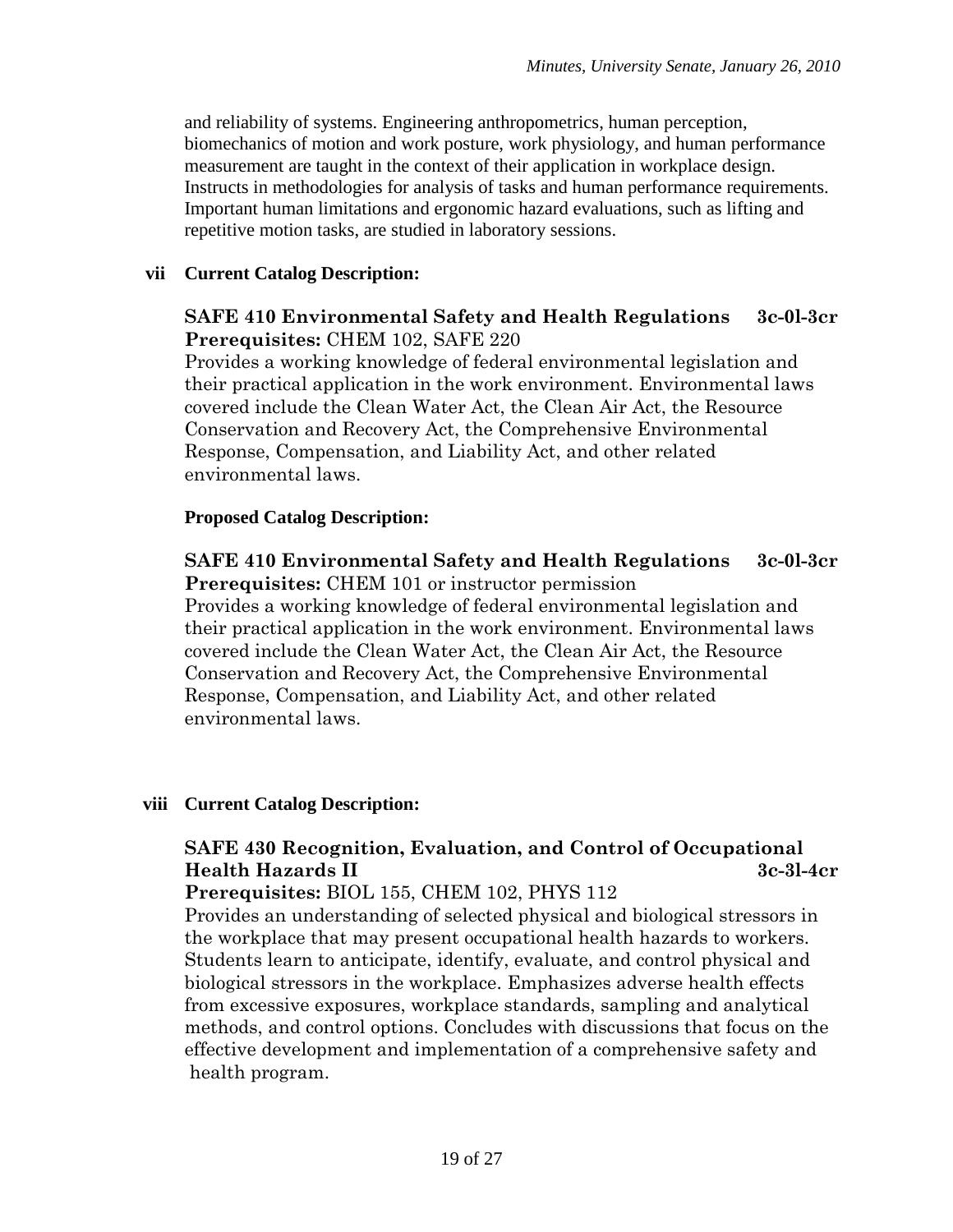#### **Proposed Catalog Description:**

# **SAFE 430 Recognition, Evaluation, and Control of Occupational Health Hazards II 3c-3l-4cr**

**Prerequisites:** BIOL 155, PHYS 111 or instructor permission Provides an understanding of selected physical and biological stressors in the workplace that may present occupational health hazards to workers. Students learn to anticipate, identify, evaluate, and control physical and biological stressors in the workplace. Emphasizes adverse health effects from excessive exposures, workplace standards, sampling and analytical methods, and control options. Concludes with discussions that focus on the effective development and implementation of a comprehensive safety and health program.

**Rationale:** On September 20-22, 2009, the Accreditation Board of Engineering and Technology's (ABET) Applied Science Accreditation Commission (ASAC) visited IUP's Department of Safety Sciences to conduct its accreditation review of IUP's undergraduate Safety Sciences program. A weakness cited by this accreditation team in its evaluation report was that the Safety Sciences program must have and enforce procedures to assure that all students are meeting all program requirements since transcript evaluations indicated that some students have taken courses without fulfilling prerequisites or have taken prerequisites concurrently.

To deal with this weakness, the Safety Sciences Department critically examined the appropriateness of all SAFE current course prerequisites, especially those identified earlier as having a history of overrides. The Curriculum Committee has conducted its review of Safety Science courses and is recommending that the list of prerequisites be revised to include only those which are truly critical and appropriate for the successful completion of the course. As a part of this review, it is being recommended by the Safety Sciences Department's Curriculum Committee that CHEM 101 College Chemistry I replaces CHEM 102 College Chemistry II, PHYS 112 Physics II, and SAFE 211 Principles of Safety II – Construction Industry as a prerequisite for the SAFE 311 Fire Protection, since CHEM 101 is deemed to be sufficient for the successful completion of the SAFE 311.

#### **7 Department of Food and Nutrition—Revision of Minor and New Track APPROVED**

#### **a Revision of Minor:**

#### **Current Program:**

#### **Proposed Program:**

| <b>Minor--Nutrition</b>  |                                                            | 15 Minor--Nutrition | 16-17                    |                               |     |
|--------------------------|------------------------------------------------------------|---------------------|--------------------------|-------------------------------|-----|
| <b>Required Courses:</b> |                                                            |                     | <b>Required courses:</b> |                               | 7cr |
| <b>FDNT 212</b>          | Nutrition                                                  | 3cr                 |                          | FDNT 151 Foods Laboratory     | 1cr |
|                          | FDNT 213 Life Cycle Nutrition                              | 3cr                 | FDNT 212 Nutrition       |                               | 3cr |
| FDNT 245                 | <b>Sports Nutrition</b><br>FDNT 355 Nutrition in Disease I | 3cr(1)<br>3cr       |                          | FDNT 213 Life Cycle Nutrition | 3cr |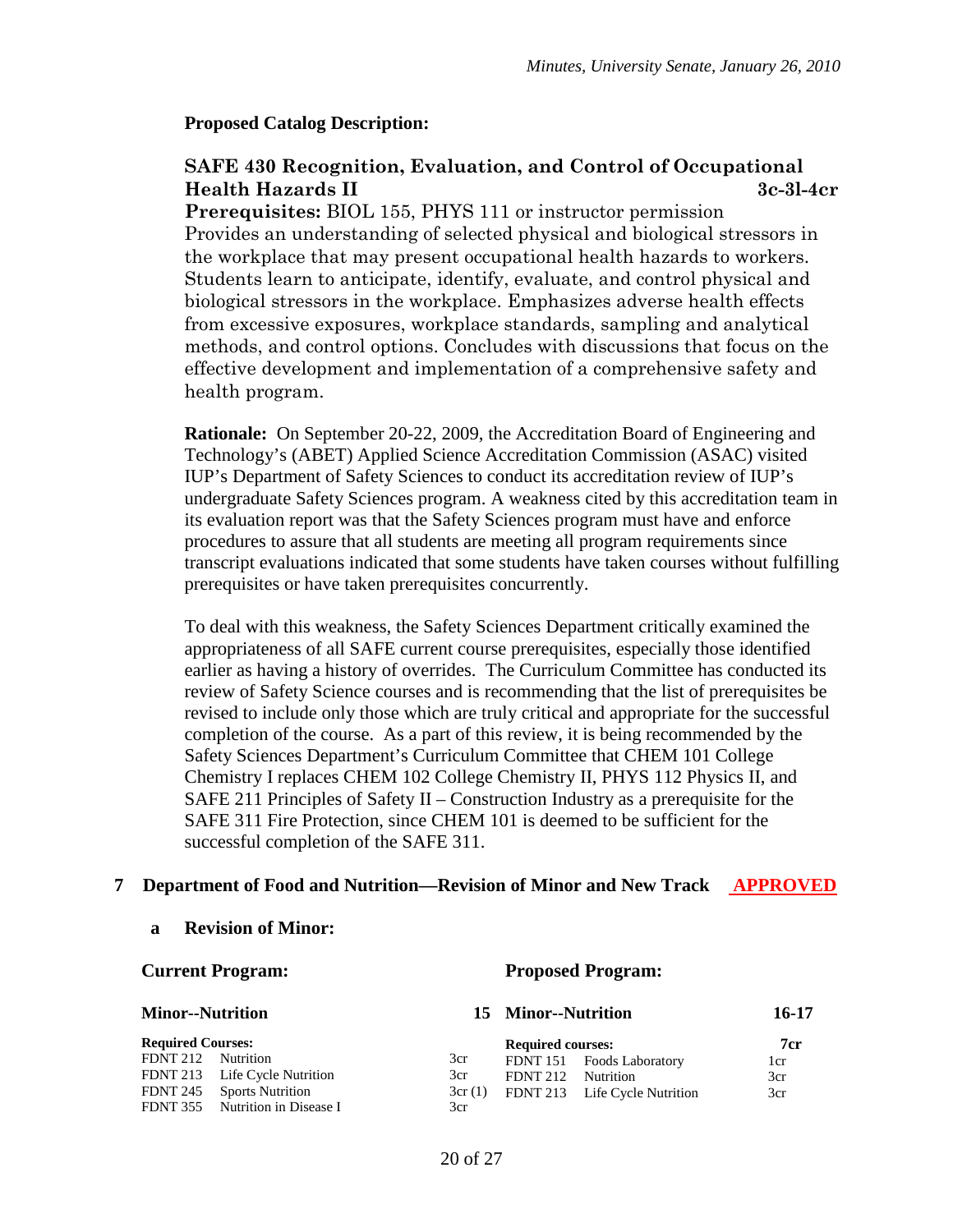| FDNT 470<br>Human Food Consumption Patterns or 3cr | <b>Controlled Electives:</b>            |         |
|----------------------------------------------------|-----------------------------------------|---------|
| FDNT 402 Community Nutrition                       | Choose at least one of the following:   |         |
|                                                    | FDNT 150 Foods Lecture                  | 3cr     |
|                                                    | FDNT 470 Human Food Consumption         |         |
|                                                    | Patterns                                | 3cr     |
|                                                    | Choose two of the following             | $3-7cr$ |
|                                                    | to be approved by the department chair: |         |
|                                                    | FDNT 245 Sports Nutrition               | 3cr     |
|                                                    | FDNT 355 Nutrition in Disease I         | 3cr     |
|                                                    | FDNT 362 Experimental Foods             | 3cr     |
|                                                    | FDNT 402 Community Nutrition            | 3cr     |
|                                                    | FDNT 455 Nutrition in Disease II        | 3cr     |
|                                                    | FDNT 458 Advanced Human Nutrition       | 3cr     |
|                                                    |                                         |         |

(1) Students not interested in FDNT 245 may select both FDNT 402 and 470 in place of FDNT 245.

> **Rationale:** The existing minor in Nutrition was designed primarily for students majoring in health-related fields, with the expectation that those students had adequate preparation in sciences to complete upper level nutrition courses and an interest in nutrition predominantly from a health care perspective. However, in recent years, many students who seek the minor are not majoring in health related fields, and their interest in nutrition is often more personal. The existing minor does not meet the needs of some students for the following reasons:

- 1. While the minor requires some fairly minimal prerequisite preparation in chemistry or biology, these requirements do not adequately prepare students for course work in upper level nutrition courses (e.g. FDNT 355), so that those students whose majors do not require additional science courses are not adequately prepared for some courses currently required by the minor.
- 2. An adequate understanding of nutrition requires some basic understanding of food chemistry and food preparation. Many of today's students lack the food preparation experience common among previous generations of students, and would benefit from some course work relating to food.
- 3. The current minor does not include courses that some students might choose, based upon personal or career interests (e.g. FDNT 150 and FDNT 362).

The proposed revision of the minor addresses these issues by: (1) requiring a onecredit food preparation course as well as one additional three-credit foods course to enhance understanding of the role of food in meeting nutritional needs and; (2) increasing the choices for the minor to allow flexibility for students from a variety of majors. In addition to better meeting the needs of students electing the minor, this revision will reduce the demand for some major courses and thereby better utilize the distribution of departmental resources.

#### **b New Track: APPROVED**

#### **Culinary Dietetics Track**

#### **Catalog Description:**

The Culinary Dietetics Track allows students to combine academic preparation in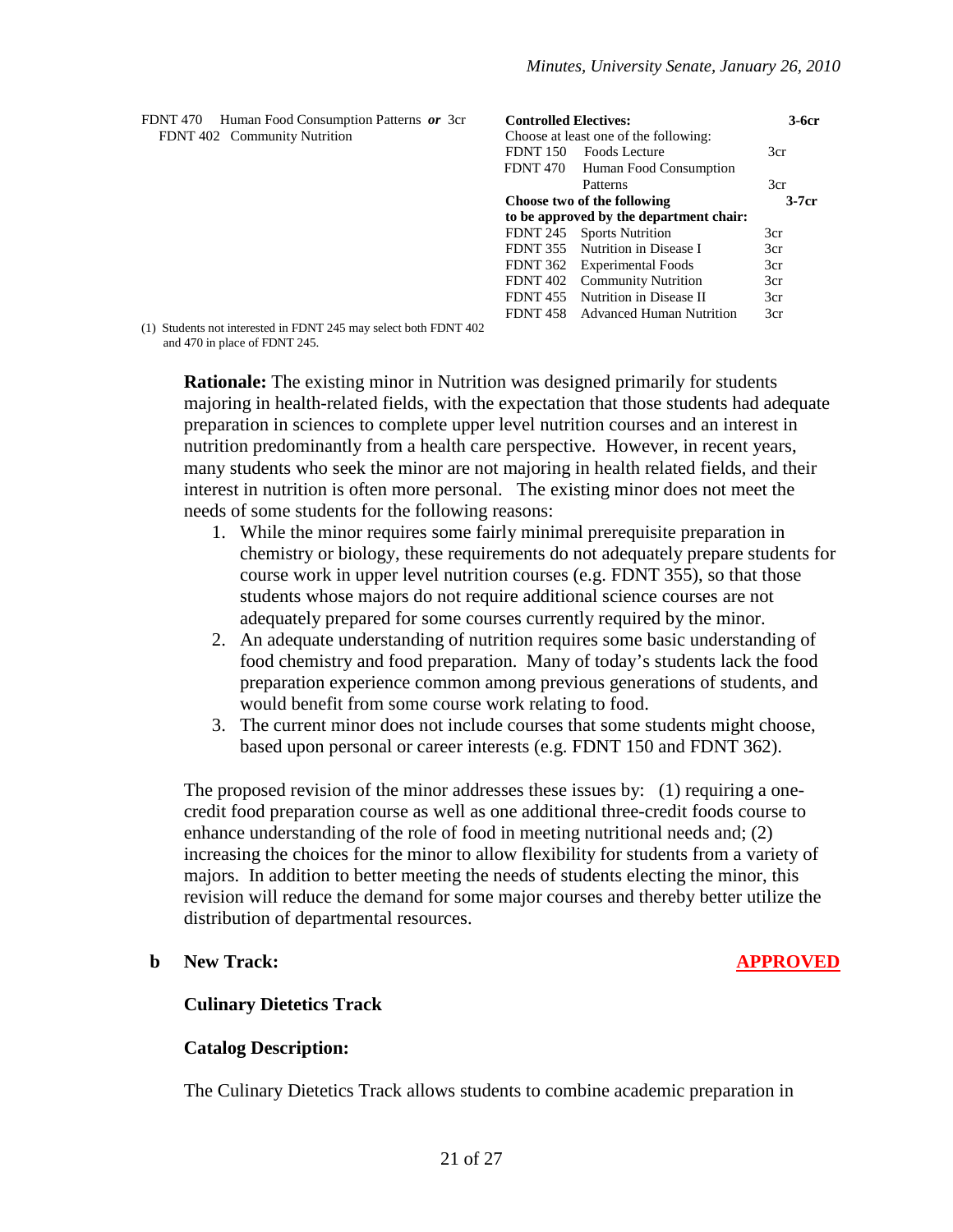nutrition with extensive hand-on learning experiences in culinary arts by one of two routes: (1) Students who have completed a minimum of 28 credits toward the baccalaureate degree will have the opportunity to enroll in the Culinary Arts program at the Punxsutawney regional campus, where the three semester program (fall, spring, summer) will transfer into the Department of Food and Nutrition 32 credits which apply to the Bachelor of Science degree. Students will complete the culinary arts externship in the summer between the junior and senior years. (2) Students who earn a culinary certificate prior to admission to the dietetics program will receive 32 credits toward the degree.

This track uniquely prepares graduates to incorporate healthy nutrition into classical cuisine, manage food service operations focused on nutrition needs, and integrate culinary arts into hospital, extended care, and school food service operations. Graduates qualify for admission to CADE accredited Dietetic Internships in pursuit of Dietetic Registration.

#### **Bachelor of Science–Nutrition/Culinary Dietetics Track**

| <b>Mathematics: MATH 217</b> | Liberal Studies: As outlined in Liberal Studies section with the following specifications:<br><b>Health and Wellness: HPED, NURS or FDNT 143</b><br><b>Natural Science: CHEM 101-102</b><br>Social Science: ANTH 470 or PLSC 101 or 111, PSYC 101, SOC 151<br>Liberal Studies Electives: 0cr (1) |                                          | 45       |  |
|------------------------------|--------------------------------------------------------------------------------------------------------------------------------------------------------------------------------------------------------------------------------------------------------------------------------------------------|------------------------------------------|----------|--|
| Major:                       |                                                                                                                                                                                                                                                                                                  |                                          | 30       |  |
| <b>Required Courses (3):</b> |                                                                                                                                                                                                                                                                                                  |                                          |          |  |
| <b>FDNT 110</b>              | Careers in Food and Nutrition                                                                                                                                                                                                                                                                    | 1cr                                      |          |  |
| <b>FDNT 213</b>              | Life Cycle Nutrition                                                                                                                                                                                                                                                                             | 3cr                                      |          |  |
| FDNT 355                     | Nutrition in Disease I                                                                                                                                                                                                                                                                           | 3cr                                      |          |  |
| <b>FDNT 362</b>              | <b>Experimental Foods</b>                                                                                                                                                                                                                                                                        | 3cr                                      |          |  |
| <b>FDNT 364</b>              | Methods of Teaching                                                                                                                                                                                                                                                                              | 3cr                                      |          |  |
| <b>FDNT 402</b>              | <b>Community Nutrition</b>                                                                                                                                                                                                                                                                       | 3cr                                      |          |  |
| <b>FDNT 430</b>              | Professional Topics                                                                                                                                                                                                                                                                              | 3cr                                      |          |  |
| <b>FDNT 455</b>              | Nutrition in Disease II                                                                                                                                                                                                                                                                          | 3cr                                      |          |  |
| <b>FDNT 458</b>              | <b>Advanced Human Nutrition</b>                                                                                                                                                                                                                                                                  | 4cr                                      |          |  |
| <b>FDNT 463</b>              | <b>Nutrition Counseling</b>                                                                                                                                                                                                                                                                      | 3cr                                      |          |  |
| <b>FDNT 484</b>              | Senior Seminar                                                                                                                                                                                                                                                                                   | 1 <sub>cr</sub>                          |          |  |
| <b>Other Requirements:</b>   |                                                                                                                                                                                                                                                                                                  |                                          | 45       |  |
|                              | Certificate in Culinary Arts (1, 2)                                                                                                                                                                                                                                                              | 32cr                                     |          |  |
|                              | Natural Science Sequence: BIOL 241 or 270, 105, 155, CHEM 255                                                                                                                                                                                                                                    | 13cr                                     |          |  |
| <b>Free Electives:</b> (4)   |                                                                                                                                                                                                                                                                                                  |                                          | $\Omega$ |  |
|                              |                                                                                                                                                                                                                                                                                                  | 120<br><b>Total Degree Requirements:</b> |          |  |

(1) The culinary certificate includes a course in computer science (previously transferred as COSC 101), which is considered an additional 3 credits toward Liberal Studies requirements, resulting in a total of 48 credits in Liberal Studies.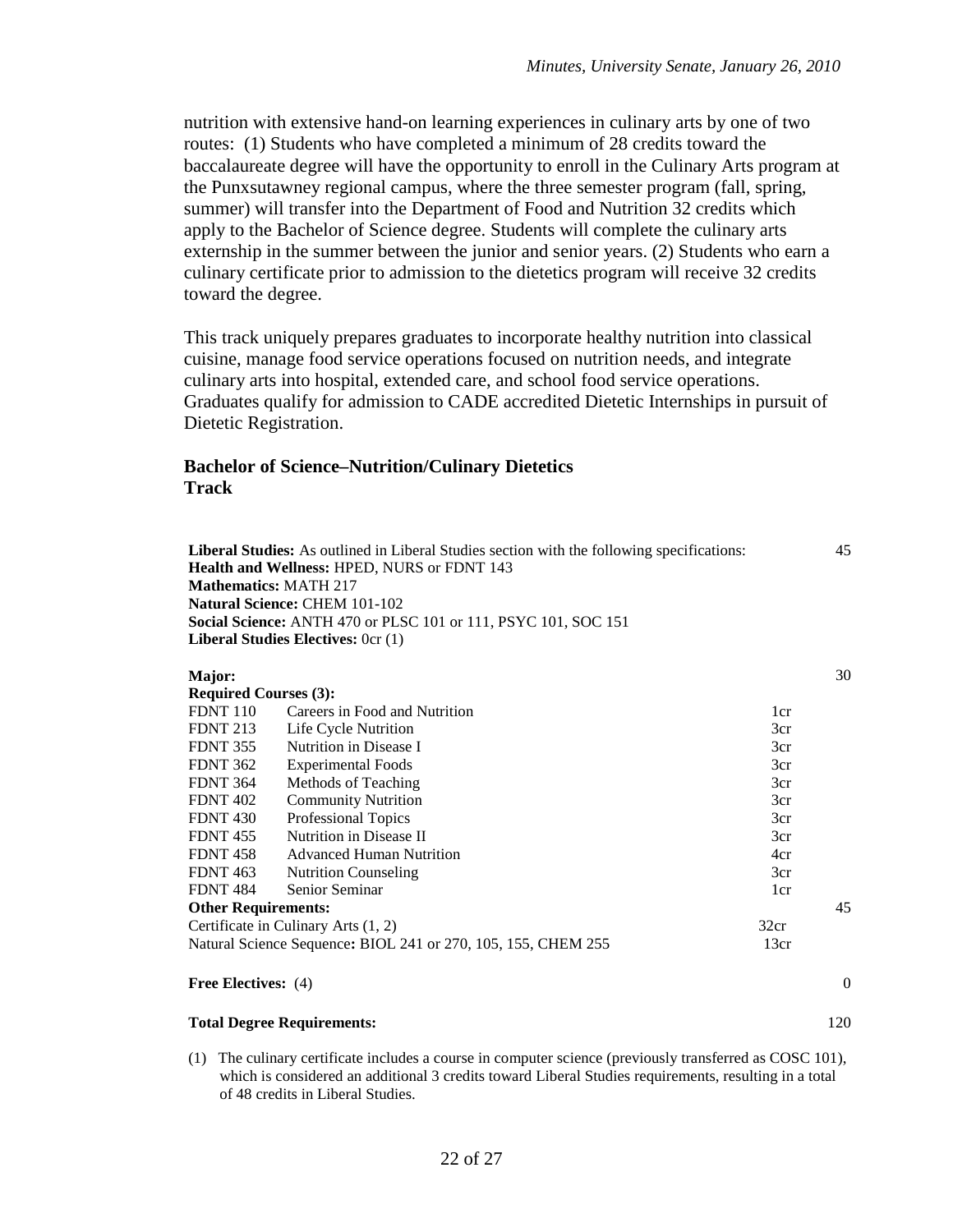- (2) Completion of a culinary certificate is required for this degree.
- (3) Students who complete their culinary certificate prior to completing Chemistry 101 and 102 are also required to take FDNT 212.
- (4) Because the culinary certificate includes considerable additional preparation in foods, the 32 credits include numerous hours of work that can be considered free electives.

**Rationale:** Every year, several students who enter the dietetics program either have completed a culinary certificate or express interest in seeking credentials in culinary arts.

Over ten years ago, Lechowich and Soto (1995) recommended "partnering with culinary programs to build alliances that position dietetics practitioners as providers of services that enhance the market's products." Soon after, Gilmore, et al. (1997) encouraged dietitians to "create a unique emphasis area, such as … culinary." In 1997, the American Dietetic Association formed a practice group, "Food and Culinary Professionals," for the purpose of supporting the development of this expertise within the profession. Marsico, et al. (1998) noted that the formation of this group "reflects the growing enthusiasm for enhanced food and culinary skills within the profession." More recently, Maillet (2002) observed that dietitians with culinary background are leaders in innovations in product development and foodservice, and Jarratt and Mahaffie (2002) recognized the increased marketability of dietitians who enhance their education with culinary skills.

Of the 224 accredited DPDs, very few offer the unique combination of dietetics and culinary arts within a degree program (to date three have been identified). The addition of this track for our department adds a unique marketing dimension that will appeal to many students who have interest in both fields.

| Department of Mathematics—Revision of Minor |  |
|---------------------------------------------|--|
|---------------------------------------------|--|

#### **Current Program:**

#### **Minor—Applied Statistics 16**

At least 16cr selected as follows:

- a) Introductory calculus course: MATH 115 of 121 or 123
- b) Introductory statistics course: MATH 214 or 216 or 217
- c) MATH 417
- d) MATH 418

The remaining credits may be chosen from the following:

- a) A second calculus course: MATH 122 or 124
	- b) MATH 171
	- c) QBUS 215
	- d) Any course for mathematics majors approved by the Applied Statistics Advisor.

#### **Proposed Program:**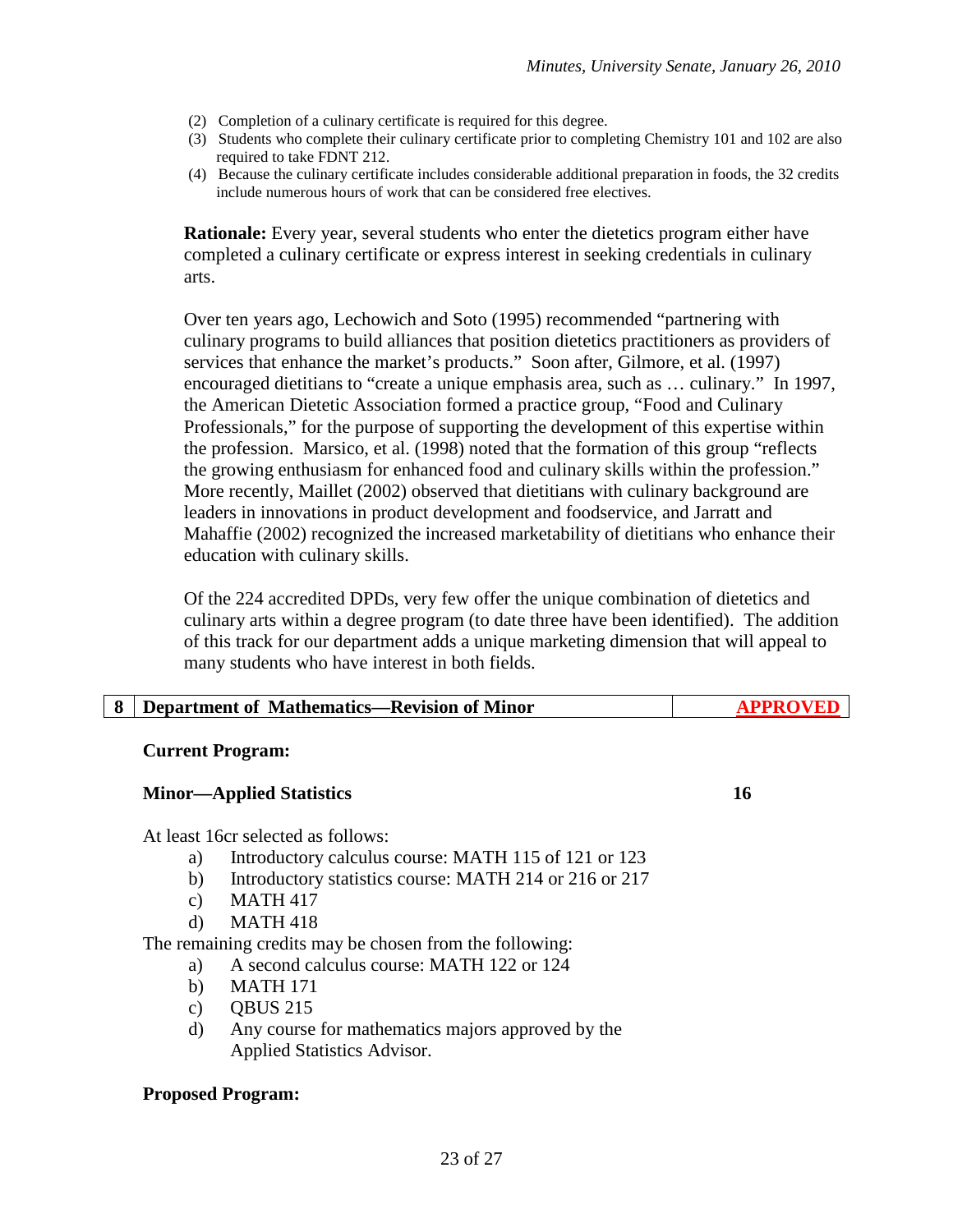#### **Minor—Applied Statistics 16**

#### **Required Courses:** 9cr

MATH 214 or 216 or 217 MATH 417 MATH 418

#### **Controlled Electives:** 7cr

At least 7cr from the following: MATH 115 or 121 or 125, 363, 364, CRIM 306, QBUS 215, ECON 356, PSYC 291, or any statistics or quantitative methods course approved by the Applied Statistics Advisor.

**Rationale:** Moving introductory calculus (MATH 115, 121, or 123) from required to optional allows students who don't need calculus to earn a minor without turning away students who are required to take calculus. MATH 123 is being eliminated because it has been phased out of the curriculum. MATH 171 and a second calculus course are being removed to give more emphasis to statistics in the minor. MATH 363 and 364 (Mathematical Statistics I and II) are viable courses for the minor. Formally listing courses like CRIM 306 Criminological Research Methods, ECON 356 Introduction to Econometrics, and PSYC 291 Research Design and Analysis II; all of which are routinely approved by the Applied Statistics Advisor, will alert students who are taking those courses that they can use them for the Applied Statistics minor.

#### **9 Liberal Studies Committee—Revised Criteria for Liberal Studies Course Categories**

| $\sim$<br>$\mathbf{N}_{L}$<br>cience<br>.<br>.,,,,,,,, |  |  |
|--------------------------------------------------------|--|--|
|                                                        |  |  |

Students are required to complete two (2) courses in Natural Science. Unless specified by their major department or college, students may choose Natural Science Option 1 of eight credits (two lab science courses) or Option 2 of seven credits (one lab science course and one non-lab science course). With either option, students are not required to take the same science prefix for both courses unless that requirement is specified by their major department or college. Lab science courses cover a core set of laboratory practices and scientific methodology concepts and include a laboratory component for at least one credit.

In addition to these two required Natural Science courses, students must complete one additional Scientific Literacy Competency-Across-the-Curriculum (CAC) course. The Scientific Literacy CAC course may be accomplished in any other part of a student's curriculum including other Liberal Studies courses, major courses or electives.

# *1 Natural Science Lab-Science Courses*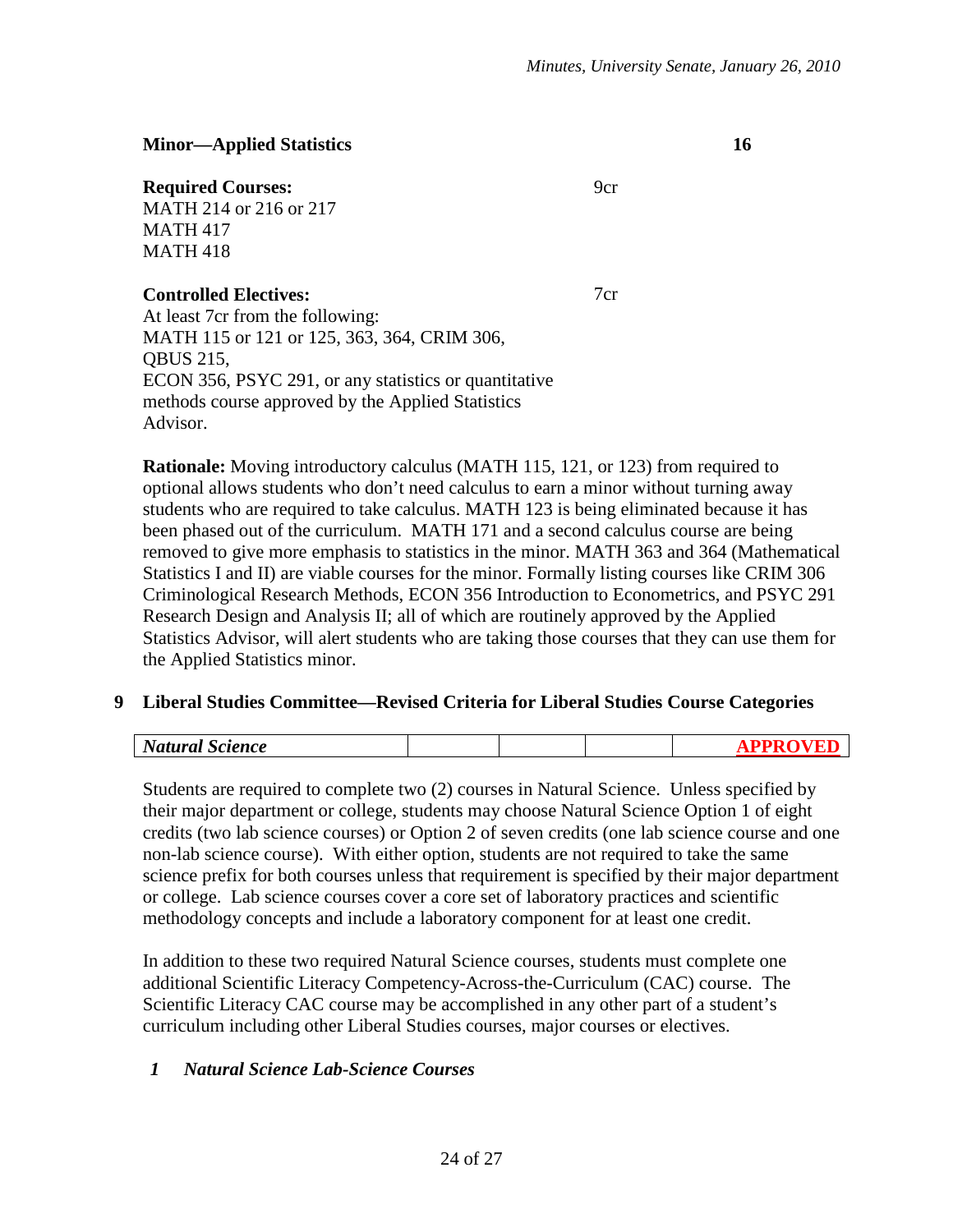### *Lab-Science Courses Expected Undergraduate Student Learning Outcomes*

Syllabi for courses designed to fulfill the Liberal Studies Natural Science lab-science requirement must provide course content that enables students to achieve the Expected Undergraduate Student Learning Outcomes identified below. Course proposals may identify additional objectives from the list of Expected Undergraduate Student Learning Outcomes as appropriate to the course content.

As *Informed Learners* students will demonstrate knowledge and understanding of:

- the natural world or the ways of modeling the natural, social and technical worlds As *Empowered Learners* students will demonstrate:
	- problem solving skills using a variety of methods and tools critical thinking skills
	- critical thinking skills including analysis, application and evaluation
- As *Responsible Learners* students will demonstrate:
	- intellectual honesty

# *Lab Science Required Course Content*

Courses designed to meet the Liberal Studies Natural Science lab-science requirement must include content and instruction that provides opportunities for students to:

- examine a body of knowledge of natural science that will contribute to an understanding of the natural world and an appreciation of the impacts that natural sciences have on the lives of individuals and the world in which they live
- understand the difference between science as a knowledge base and science as a process that generates knowledge
- develop an inquiring attitude consistent with the tenets of natural science
- understand the empirical nature of science
- understand the concept of bias and the efforts to which scientists go to avoid it
- to learn the proper application of scientific methodology in an appropriate context

Additionally, individuals proposing courses to fulfill the Natural Science lab-science requirement are encouraged to include course material and instruction in which students:

- develop skills in effective use of oral and written communication as appropriate
- apply problem solving and critical thinking skills to reach conclusions

# *Lab Science Common Learning Objectives*

All courses designed to fulfill the Liberal Studies Natural Science lab-science requirement will establish the following common course learning objectives.

At the conclusion of the course the student should be able to: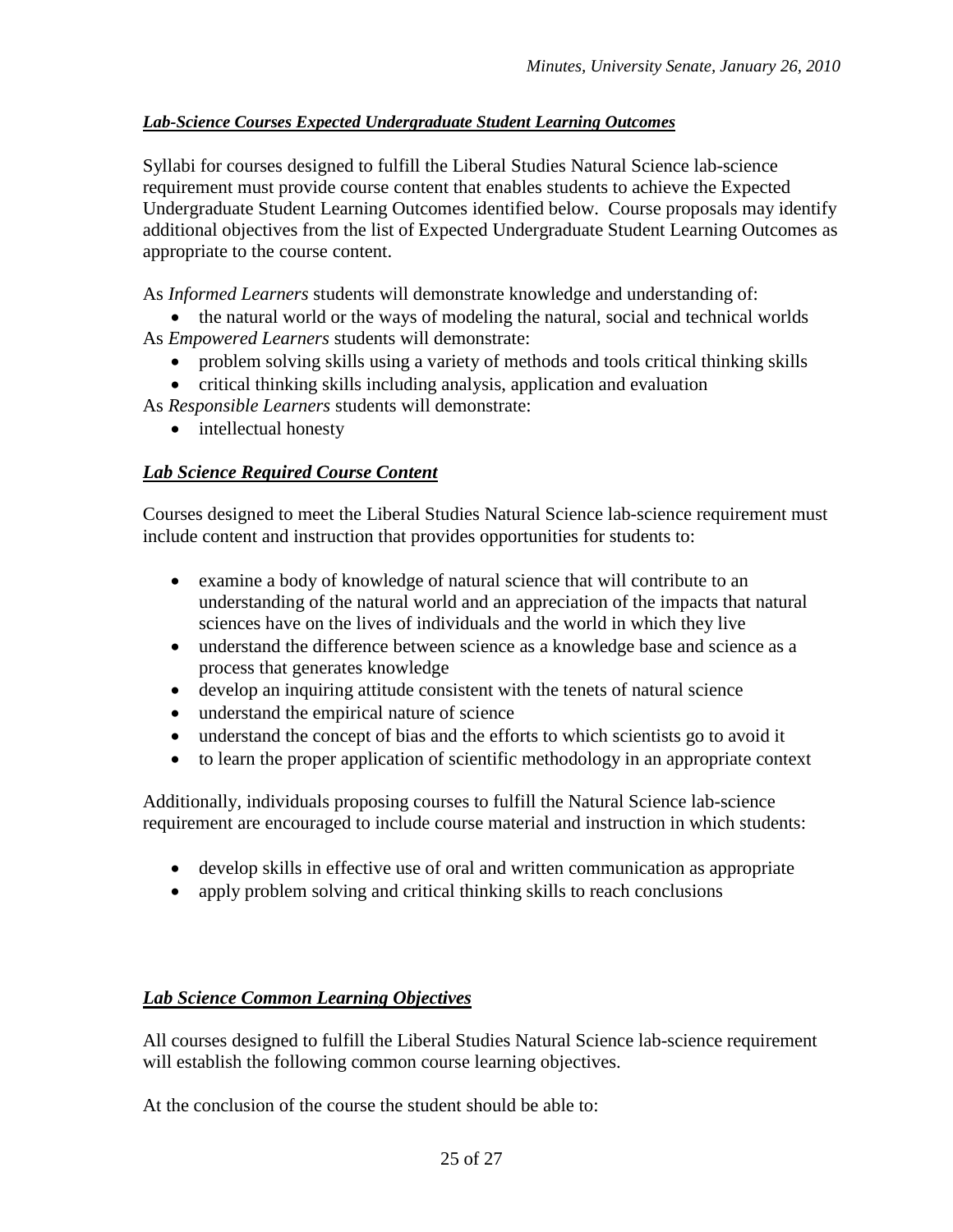- understand a body of knowledge in a science domain
- understand that science knowledge is generated by an empirical approach to nature and analyze problems from the perspective of a natural scientist
- demonstrate an understanding of intellectual honesty in the context of scientific methodology, and contrast science with pseudoscience
- understand how science knowledge is relevant to non-scientists
- use critical thinking skills and scientific methodology

# **2** *Natural Science Non-lab Science Courses*

#### *Non-lab Science Expected Undergraduate Student Learning Outcomes*

Syllabi for courses designed to fulfill the Liberal Studies Natural Science non-lab science requirement must provide course content that enables students to achieve the Expected Undergraduate Student Learning Outcomes identified below. Course proposals may identify additional objectives from the list of Expected Undergraduate Student Learning Outcomes as appropriate to the course content.

As *Informed Learners* students will demonstrate knowledge and understanding of:

• the natural world or the ways of modeling the natural, social and technical worlds As *Empowered Learners* students will demonstrate:

- problem solving skills using a variety of methods and tools critical thinking skills
- critical thinking skills including analysis, application and evaluation

As *Responsible Learners* students will demonstrate:

• intellectual honesty

# *Non-Lab Science Required Course Content*

Courses designed to meet the Liberal Studies Natural Science lab-science requirement must include content and instruction that provides opportunities for students to:

- examine a body of knowledge of natural science that will contribute to an understanding of the natural world and an appreciation of the impacts that natural sciences have on the lives of individuals and the world in which they live
- understand the difference between science as a knowledge base and science as a process that generates knowledge
- develop an inquiring attitude consistent with the tenets of natural science
- understand the empirical nature of science
- understand the concept of bias and the efforts to which scientists go to avoid it

Individuals proposing courses to fulfill the Natural Science non-lab science requirement are encouraged to include course material and instruction in which students:

- develop skills in effective use of oral and written communication as appropriate
- apply problem solving and critical thinking skills to reach conclusions

# *Non-lab Science Common Learning Objectives*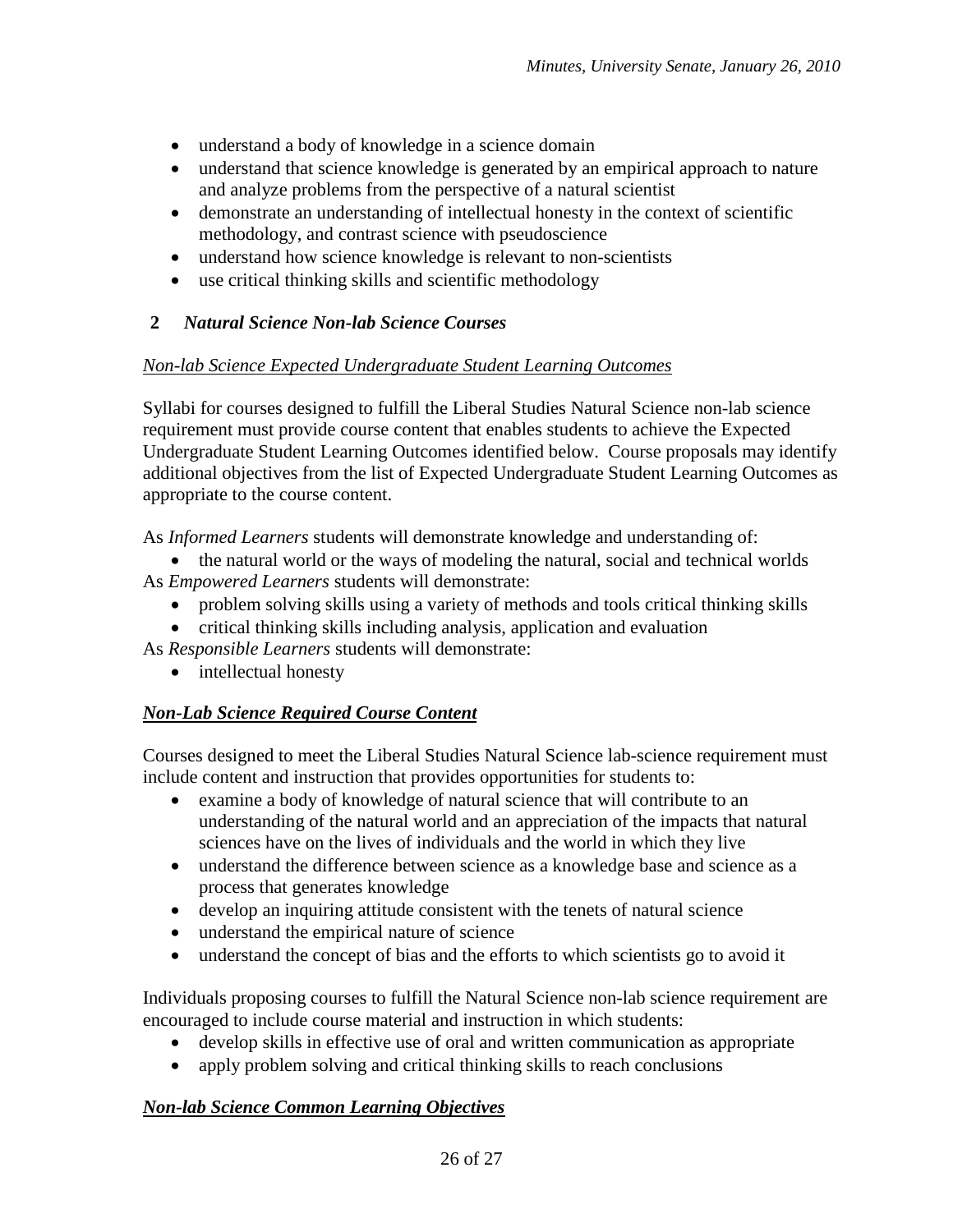All courses designed to fulfill the Liberal Studies Natural Science non-lab science requirement will establish the following common course learning objectives.

At the conclusion of the course the student should be able to:

- understand a body of knowledge in a science domain
- understand that science knowledge is generated by an empirical approach
- demonstrate an understanding of intellectual honesty in the context of scientific methodology, and contrast science with pseudoscience
- understand how science knowledge is relevant to non-scientists
- use critical thinking skills and scientific methodology

| M<br>--<br>'uus<br>.<br>---- |  |  |
|------------------------------|--|--|
|                              |  |  |

Students are required to complete at least one mathematics course to fulfill the Liberal Studies Mathematics requirement. Additional mathematics requirements may be specified by the student's major or college.

In addition to the required Liberal Studies Mathematics courses, students must complete one additional Quantitative Reasoning Competency-Across-the-Curriculum (CAC) course.

#### *Mathematics Expected Undergraduate Student Learning Outcomes*

Syllabi for courses designed to fulfill the Liberal Studies Mathematics requirement must provide course content that enables students to achieve the Expected Undergraduate Student Learning Outcomes identified below. Course proposals may identify additional objectives from the list of Expected Undergraduate Student Learning Outcomes as appropriate to the course content.

As *Informed Learners* students will demonstrate knowledge and understanding of:

• the ways of modeling the natural, social and or technical worlds

As *Empowered Learners* students will demonstrate:

- problem solving skills using a variety of methods and tools
- critical thinking skills including analysis, application and evaluation

#### *Mathematics Required Course Content*

Proposals for courses designed to fulfill the Liberal Studies Mathematics requirement must include opportunities for students to:

- develop and apply deductive reasoning skills
- apply multiple problem solving techniques as appropriate to the course
- promote understanding and use of mathematical formulas
- enable the interpretation, analysis and use of numerical and graphical data
- develop mathematical models to solve problems

Additionally, individuals proposing courses designed to fulfill the Liberal Studies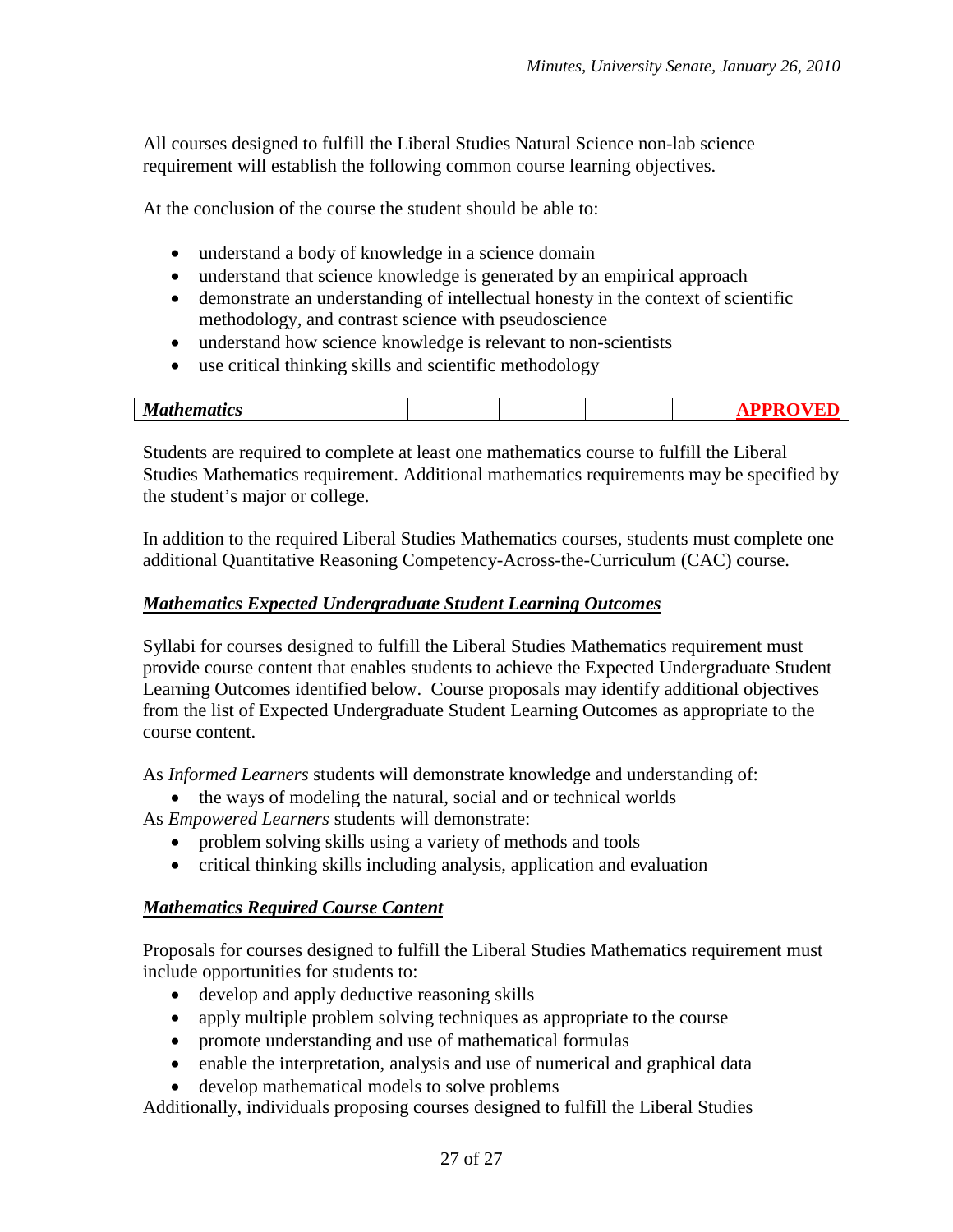Mathematics requirement are encouraged to include opportunities for students to:

- increase confidence and ability in using mathematics
- introduce historical context of mathematical problems and their solutions
- introduce the appropriate use of technology as a tool in problem solving
- include applications and problems from a variety of disciplines

#### *Mathematics Common Learning Objectives*

All courses meeting the Liberal Studies Mathematics requirement will establish common course objectives stating:

At the conclusion of the course the student should be able to:

- understand deductive reasoning and apply it in the problem solving process
- apply appropriate techniques to solve a variety of problems
- interpret, understand and apply mathematical formulas appropriate to the course
- interpret, analyze and use numerical data and graphs
- develop simple mathematical models to solve problems

**Explanation of Revisions to Liberal Studies Information Packet:** Criteria for Liberal Studies curriculum categories and courses are being added and/or revised to address the revisions made to the Liberal Studies curriculum, the revised Liberal Studies Curriculum Framework and the approved Expected Undergraduate Student Learning Outcomes approved by University Senate and the IUP Council of Trustees.

These criteria will be implemented along with the revised Liberal Studies curriculum framework in Fall 2011 for incoming first year students. Students enrolled at IUP prior to Fall 2011 will be transitioned out of the current program and curriculum exceptions will be made as needed to accommodate those students.

The proposed criteria were developed in large part by subcommittees of university personnel who wrote guidelines for each category and were then later reviewed by departments and interested individuals. At the start of the fall 2009 semester, these criteria were posted on the Liberal Studies web site and open to campus-wide feedback. The Liberal Studies Committee has considered all the comments received and has completed a final edit of these criteria.

Included in this first proposal are the criteria for Mathematics and the criteria for Natural Science as approved by the Liberal Studies Committee and UWUCC. Evidence of solicitation of letters from affected department and those letters received were available to UWUCC.

#### **Noncredit Committee (Senator O'Neil)**

The committee will meet on Tuesday, February 2 at 2:15 pm in Sutton 207a.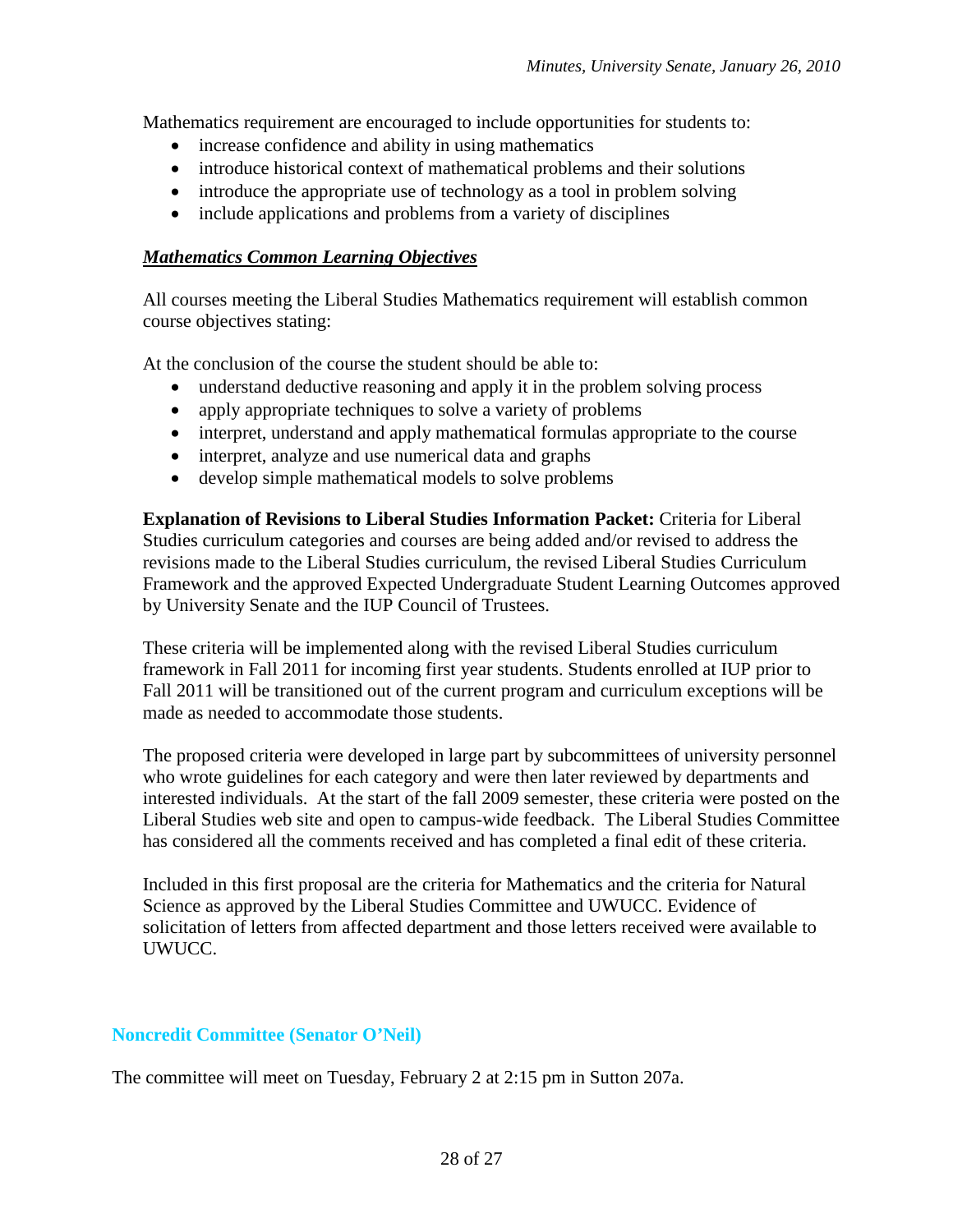# **Library and Educational Services Committee (Senator Jozefowicz)**

The committee will meet on Tuesday, February 2 at 3:40 pm in Stabley 101

### **Research Committee (Senator Sciulli)**

The committee met on December 8, 2009.

The committee awarded \$7,500 in Small Grants to the following individuals:

- Dr. Parimal Bhagat
- Dr. Kimberly Burch
- Dr. Framarz Byramjee
- Dr. Yu-Ju Kuo
- Dr. Raymond Pavloski
- Dr. Thomas Simmons
- Dr. Lingyan Yang

### **University Development and Finance Committee (Senator Domaracki)**

The committee will meet on Tuesday, February 2 at 3:30 pm in University Towers.

**Student Affairs Committee (Senator Rieg)**

The committee will meet on February 2, 2010 at 3:30 pm in the HUB Conemaugh Room

**Academic Committee (Senator Dugan/Novels)**

The committee will meet on February 2 at 3:30 pm in 201 McElhaney

**Awards Committee (Senator Ritchey)**

The committee will meet on February 2.

# **SENATE REPRESENTATIVE REPORTS**

**University Planning Council (Senator Reilly)**

The council met December 7 in Crimson Event Center at 4:00 pm. There were 4 items on the agenda.

- 1. Barbe Moore gave a presentation on performance funding results.
- 2. Co-Chairs Onwueme and Neisius gave an update of the Academic Strategic Plan.
- 3. A six-person committee has been formed to look into faculty teaching load.
- 4. A presentation was made by JJR consultants on IUP long range facilities planning.

**Presidential Athletic Advisory Committee (Senator Domaracki)**